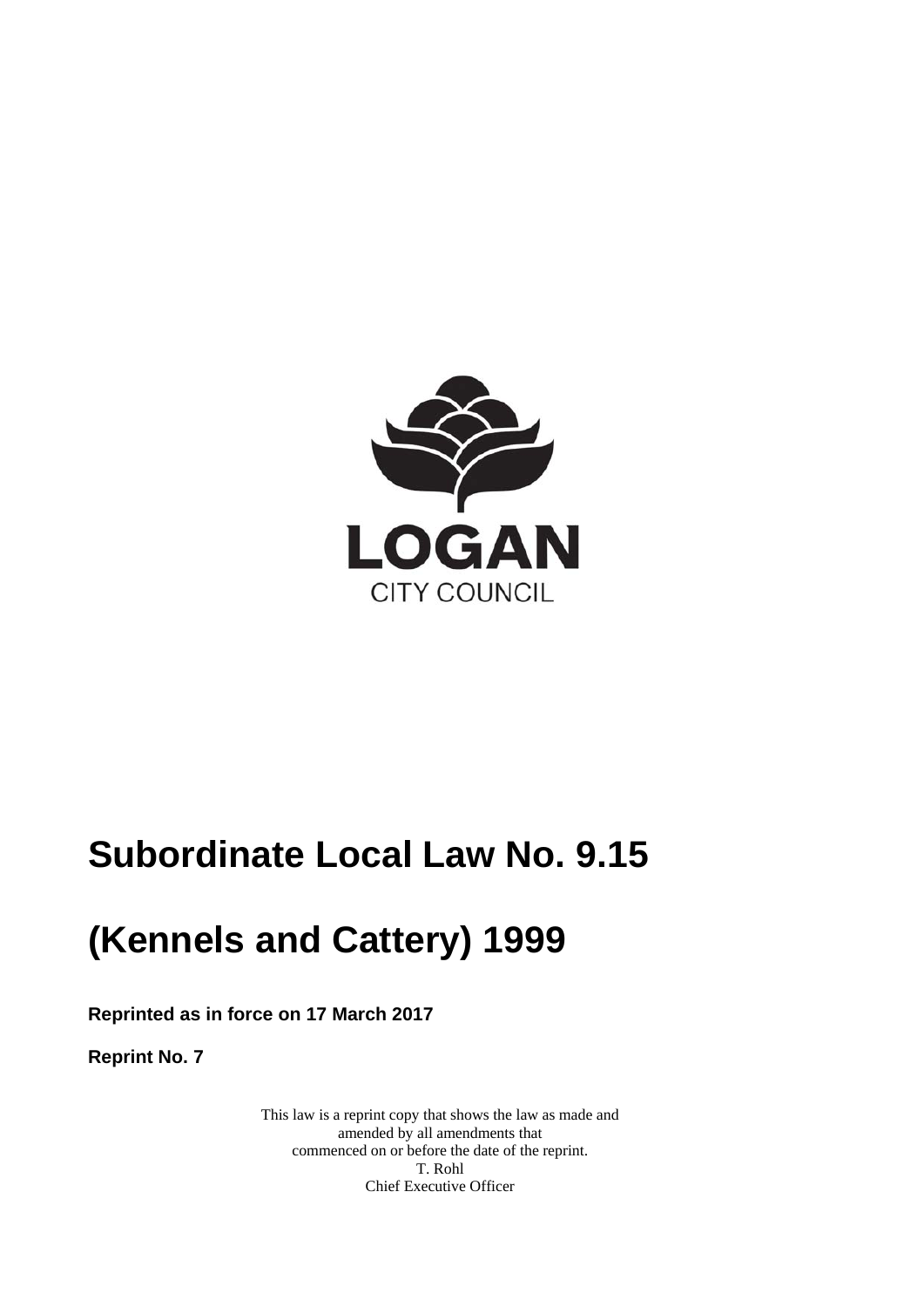

# **Subordinate Local Law No. 9.15** (Kennels and Cattery) 1999

# Contents

### Page

| Part 1            |                |    |
|-------------------|----------------|----|
|                   | 1              |    |
|                   | 2              |    |
|                   | 3              |    |
|                   | $\overline{4}$ |    |
| Part 2            |                |    |
|                   | 5              |    |
|                   | 6              |    |
|                   | $\overline{7}$ |    |
| Part 3            |                |    |
|                   | 8              |    |
|                   | 9              |    |
| <b>Schedule 1</b> |                |    |
| <b>Schedule 2</b> |                |    |
| <b>Endnotes</b>   |                | 14 |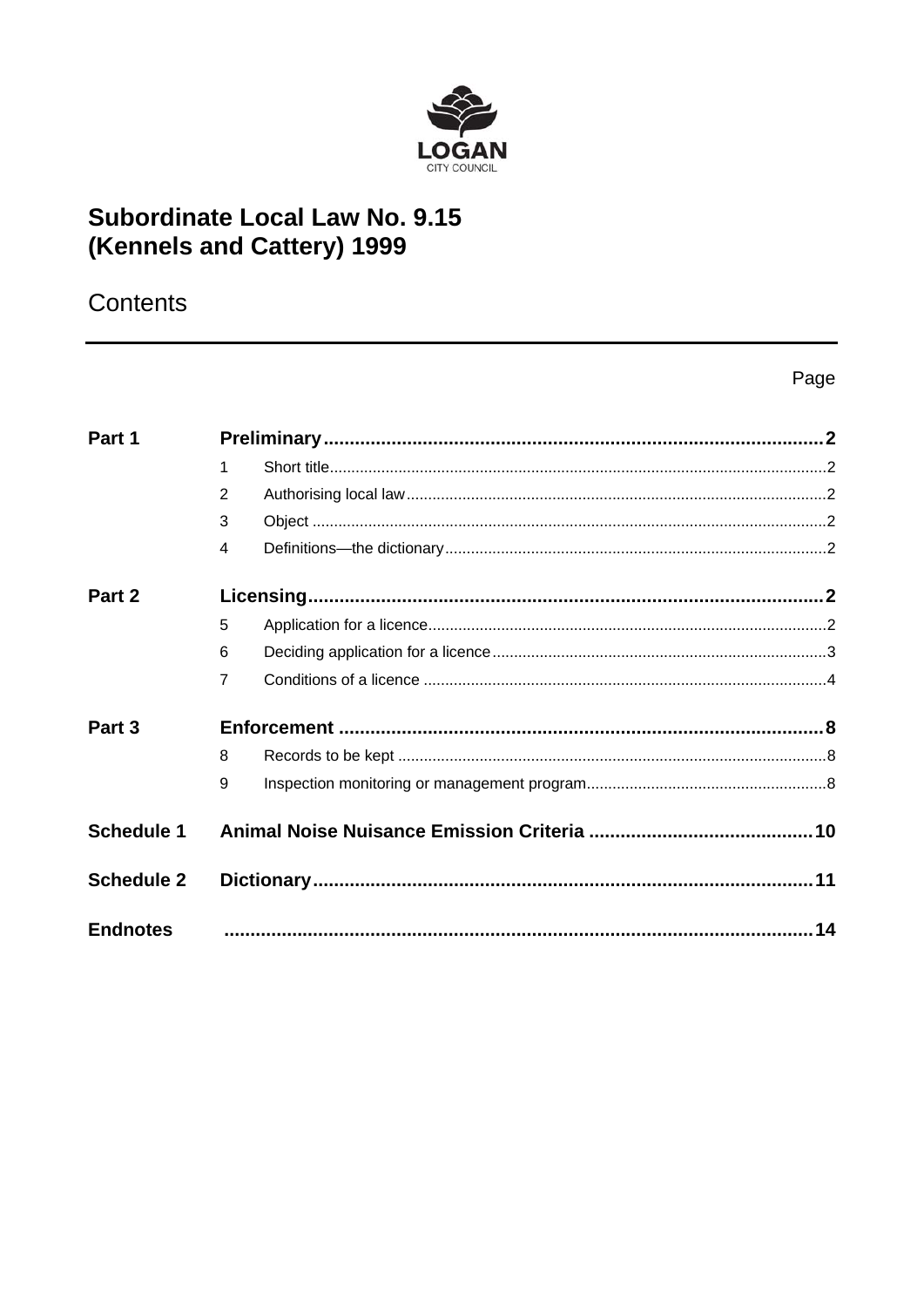### <span id="page-2-0"></span>**Logan City Council Subordinate Local Law No. 9.15 (Kennels and Cattery) 1999**

### **Part 1** Preliminary

### **1 Short title**

This subordinate local law may be cited as *Subordinate Local Law No. 9.15 (Kennels and Cattery) 1999.* 

### **2 Authorising local law**

This subordinate local law is made pursuant to *Local Law No. 9 (Licensing) 1999.* 

### **3 Object**

The object of this subordinate local law is to assist in the implementation of *Local Law No. 9 (Licensing) 1999* by—

- (a) ensuring that the operation of animal keeping does not cause a nuisance; and
- (b) protecting the welfare of animals and the health of the public from cross contamination by zoonotic infections.

#### **4 Definitions—the dictionary**

The dictionary in Schedule 2 (Dictionary) of this subordinate local law defines particular words used in this subordinate local law.

### **Part 2 Licensing**

### **5 Application for a licence**

For the purposes of section 6(1)(c)(iv) (Application for a licence) of *Local Law No. 9 (Licensing) 1999*, an application for a licence for the operation of animal keeping must (unless otherwise required by the local government) be accompanied by—

(a) the street address, real property description and details of the owner of the premises at which the operation of animal keeping will be undertaken; and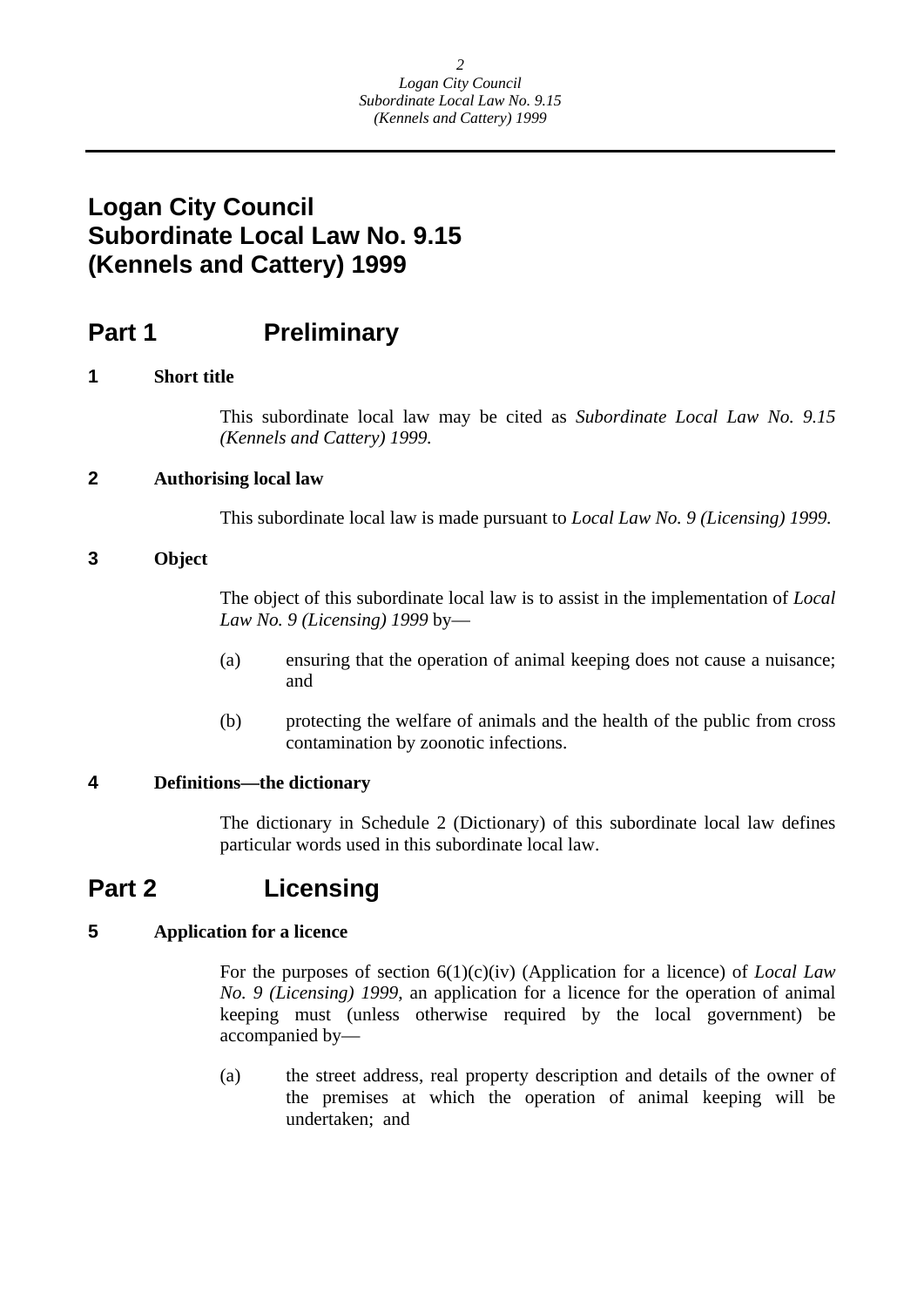- <span id="page-3-0"></span>(b) the name, street address, telephone number, facsimile number and email address of the person to be undertaking the operation of animal keeping; and
- (c) the trading name, street address, telephone number, facsimile number, email address, registered business name and Australian Company Number of the business under which the operation of animal keeping is to be undertaken; and
- (d) the name and street address of the person responsible for the design of any buildings or structures involved in the operation of animal keeping; and
- (e) details of the operation of animal keeping including—
	- (i) the types and numbers of animals which are being kept; and
	- (ii) the handling of the animals and the collection and disposal of wastes and waste water; and
- (f) a plan to scale of the operation of animal keeping showing—
	- (i) a site plan; and
	- (ii) a floor plan; and
	- (iii) a drainage plan; and
	- (iv) a plan showing elevations; and
	- (v) a plan depicting construction and fitout details; and
- (g) details of the proposed inspection, monitoring and management program.

#### **6 Deciding application for a licence**

For the purposes of Schedule 2 (Dictionary) and section  $7(2)(f)$  (Deciding application for a licence) of *Local Law No. 9 (Licensing) 1999*, the local government must grant a licence for the operation of animal keeping if satisfied that the operation of animal keeping complies with the following assessment criteria—

- (a) The operation of animal keeping can be lawfully conducted on the premises.
- (b) The operation of animal keeping does not contravene the *Animal Care and Protection Act 2001*.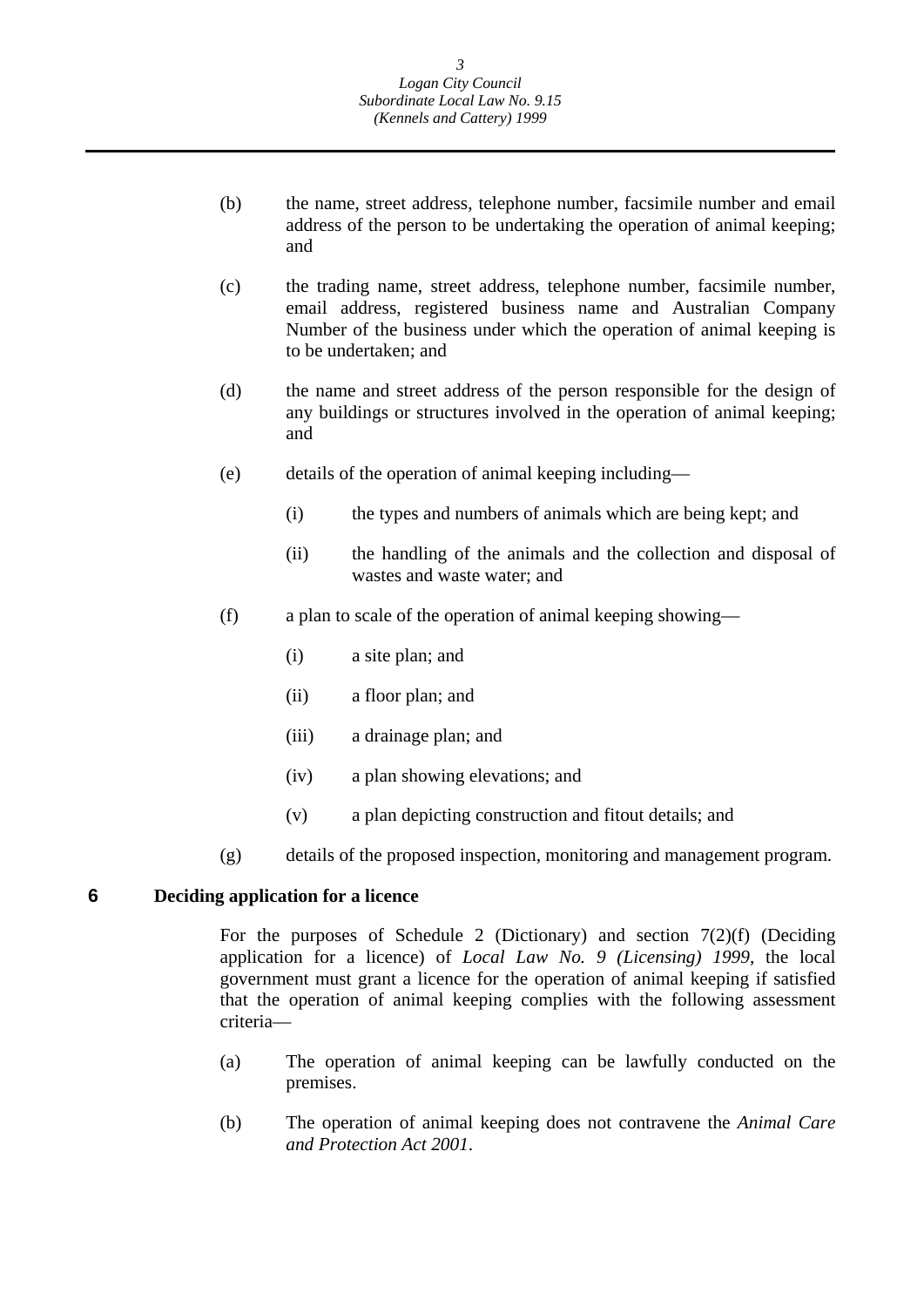<span id="page-4-0"></span>(c) The matters which are the subject of the conditions specified in section 7 (Conditions of a licence) of this subordinate local law which are relevant to the operation of animal keeping can be adequately addressed by the imposition of those conditions.

#### **7 Conditions of a licence**

 $\overline{a}$ 

For the purposes of section 9(3) (Conditions of a licence) of *Local Law No. 9 (Licensing) 1999*, the local government may impose all or any of the following conditions on a licence for the operation of animal keeping<sup>1</sup>—

- (a) All animals kept on the premises must be housed or displayed in a suitable enclosure.
- (b) All enclosures must be provided and maintained in such a manner so as to—
	- (i) be clean and in a sanitary condition; and
	- (ii) prevent any animal from escaping from the approved premises; and
	- (iii) protect the safety of staff and the public; and
	- (iv) be kept within the curtilage of the approved premises; and
	- (v) be in a state of good order and repair; and
	- (vi) avoid injury to the animal; and
	- (vii) permit regular cleaning of all the internal and external surfaces of the enclosures and regular checking of any animal within the enclosures; and
	- (viii) be impervious and able to be effectively cleaned and sanitised; and
	- (ix) ensure the comfort of animals and the prevention of disease.
- (c) Insecticides, larvicides and disinfectants must be used in the premises—
	- (i) in accordance with the manufacturers' instructions; and
	- (ii) so as not to cause a risk of injury to the animals.

<sup>&</sup>lt;sup>1</sup> Section 7 (Conditions of a licence) of this subordinate local law sets out examples of conditions that may be imposed on a licence by a local government. These conditions are not mandatory, and the conditions imposed on a licence may vary depending on the specific circumstances of the operation of animal keeping in each case.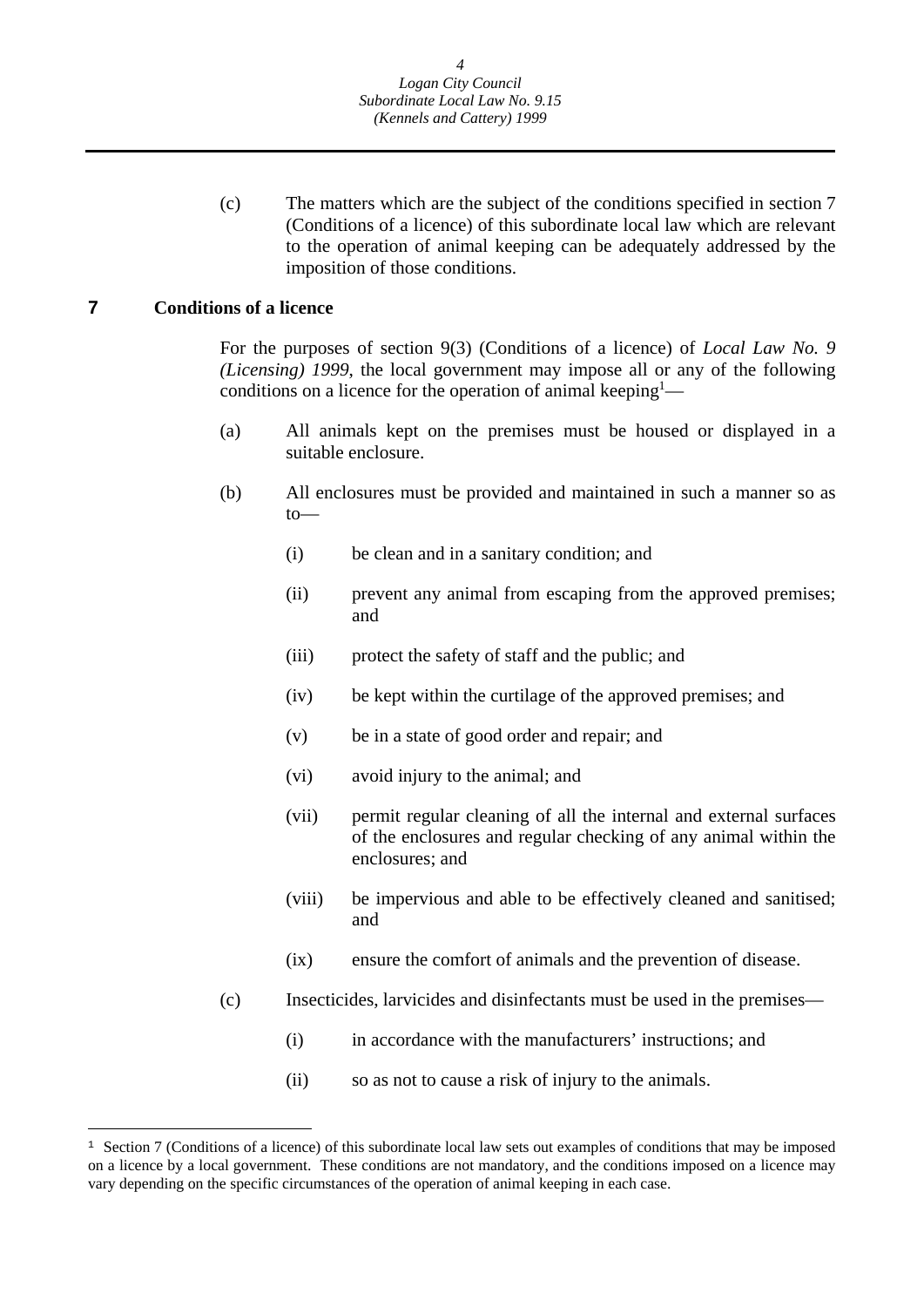- (d) All enclosures must be cleaned and sanitised and if necessary insecticided or larvicided before the introduction of a replacement animal.
- (e) Feed must be stored in insect and vermin proof containers.
- (f) Feed and water containers used by the animals must be of impervious, smooth construction, non-chip, non-toxic and able to be effectively cleaned and sanitised.
- (g) Feed that has spoiled or deteriorated must be immediately removed and disposed of in a waste container.
- (h) Spilled feed must be immediately collected and disposed of in a waste container.
- (i) All surfaces of the approved premises such as walls, floors, ceilings fixtures and fittings must be kept clean and sanitised at all times.
- (j) Floors must—
	- (i) be able to be easily and effectively cleaned and sanitised; and
	- (ii) be unable to absorb grease, food particles or water; and
	- (iii) be laid so that there is no ponding of water.
- (k) Walls must—
	- (i) be able to be easily and effectively cleaned and sanitised; and
	- (ii) be unable to absorb grease, food particles or water; and
	- (iii) be smooth.
- (l) If an animal contracts or is suspected of contracting a disease—
	- (i) the animal must be isolated from other animals; and
	- (ii) immediate action must be taken to ensure prompt notification, treatment and removal of the animal.
- (m) An animal must not be displayed or exposed for sale outside the approved premises.
- (n) The operation of the animal keeping must not create an animal noise nuisance.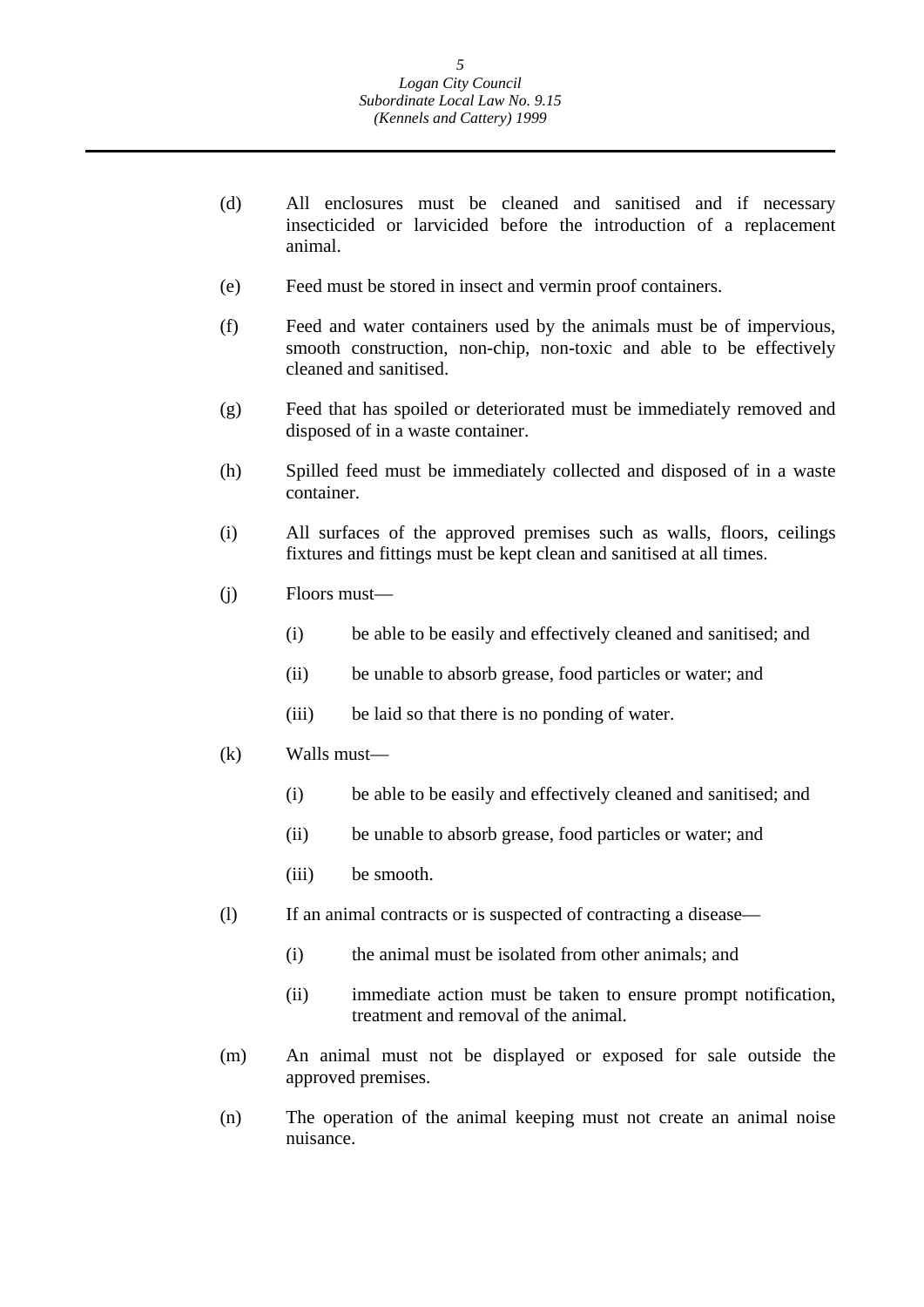- (o) The operation of the animal keeping including all premises, buildings, structures, vehicles, facilities or equipment must be maintained at all times—
	- (i) in a good working order; and
	- (ii) in a good state of repair; and
	- (iii) in a clean and sanitary condition.
- (p) The operation of the animal keeping must not constitute a nuisance under *Local Law No. 10 (Public Health) 1999*.
- (q) The operation of animal keeping must be suitably and continuously ventilated to ensure that all the animal housing areas are free of dampness, nuisance odours and dust emissions.
- (r) The operation of the animal keeping must not involve the storage in the open of goods, materials or activities associated with the operation of the animal keeping.
- (s) All objects (including vehicles and machinery) which are dismantled as part of the operation of the animal keeping must be dismantled undercover on a paved impervious surface which is unaffected by stormwater runoff.
- (t) Only rainwater from uncontaminated areas shall drain directly into the stormwater system.
- (u) A spillage of a waste, contaminant or other material must—
	- (i) be cleaned up immediately; and
	- (ii) not be cleaned up by hosing, sweeping or otherwise releasing such waste, contaminant or material to any stormwater system or waters.
- (v) Stormwater must be diverted away from hazardous material storage and contained work areas.
- (w) Dead animals must be removed from the premises daily by a waste transporter to a waste disposal facility.
- (x) The animal keeping (including all fixtures, fittings, equipment and facilities) must be maintained in a clean, tidy, sanitary and hygienic condition.
- (y) Water intended for use for domestic purposes as part of the operation of the animal keeping must be from an approved water source.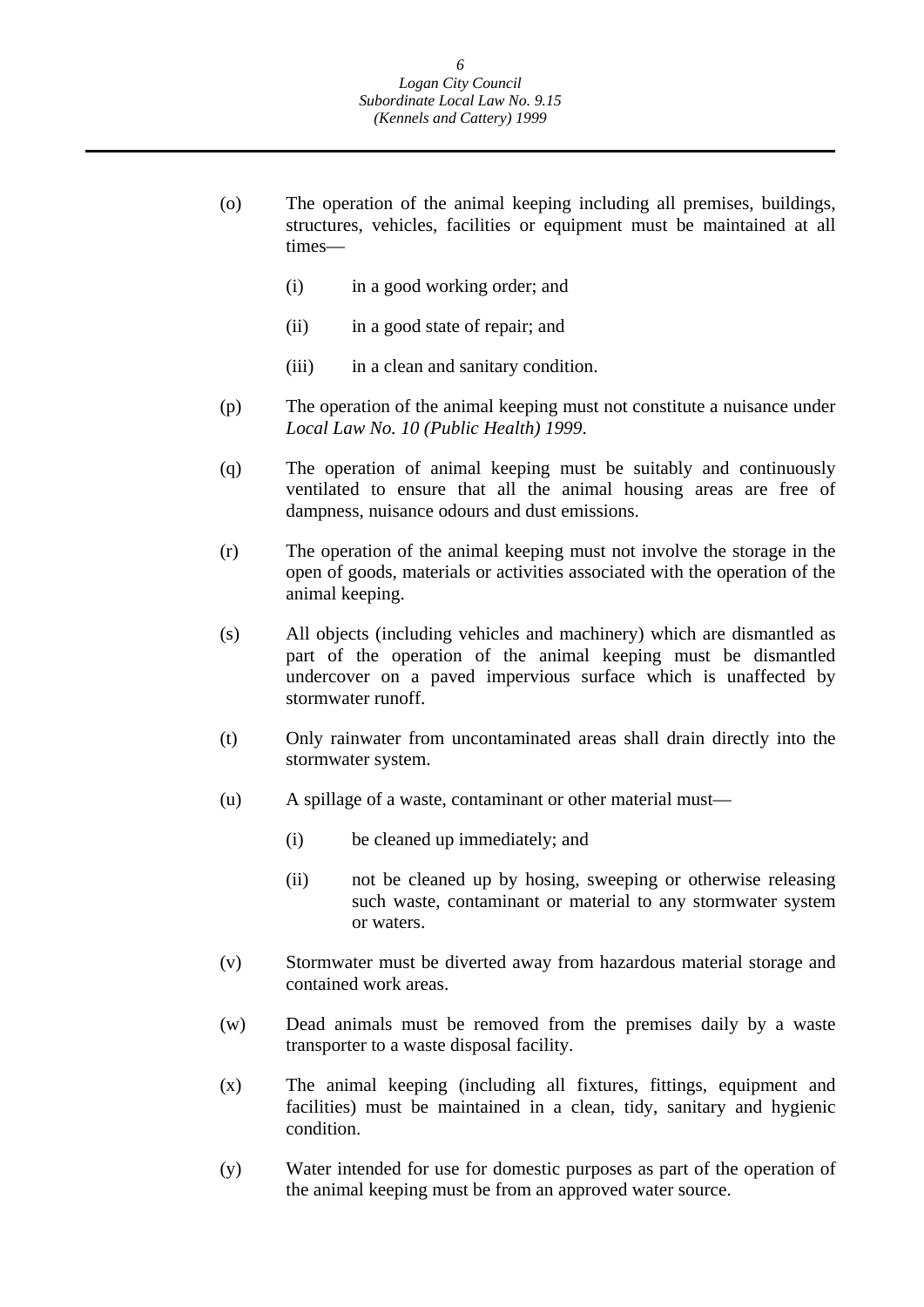- (z) The water to be used in the operation of the animal keeping must be of an appropriate quality to be used for that purpose.
- (aa) Adequate water and electricity must be provided as part of the operation of the animal keeping.
- (ab) A wash tub of sufficient size to clean cages must be installed and fitted with hot and cold running water.
- (ac) All hazardous materials must be stored and used in a safe manner as part of the operation of the animal keeping.
- (ad) Adequate storage must be provided for all hazardous materials stored or used as part of the operation of the animal keeping.
- (ae) All maintenance of the animal keeping must be performed safely in accordance with all relevant laws.
- (af) Waste waters from animals from the washing down of floors, surfaces, enclosures and other areas must be collected and drained to an approved pre-treatment device before discharge to the sewerage system.
- (ag) Manure and offensive matters must be cleaned up at least once each day and then placed forthwith into a waste container.
- (ah) Waste containers sufficient to accommodate the collection and storage of all waste generated as part of the operation of the animal keeping must be provided in the manner and locations specified by the local government.
- (ai) Waste containers that are provided as part of the operation of the animal keeping must at all times be regularly cleaned and maintained in a clean, tidy, sanitary and hygienic condition.
- (aj) Waste containers that are provided as part of the operation of the animal keeping must be designed and constructed to prevent access to pests and to be easily and effectively cleaned and disinfected.
- (ak) All waste (including waste water) generated as part of the operation of the animal keeping must be disposed of in a safe and sanitary manner.
- (al) All waste generated as part of the operation of the animal keeping must be disposed of in a manner which maintains the operation of the animal keeping and its surrounds in a clean, tidy, sanitary and hygienic condition.
- (am) All waste water generated during or from the operation of the animal keeping must be discharged safely to the sewerage system or an on-site sewerage facility.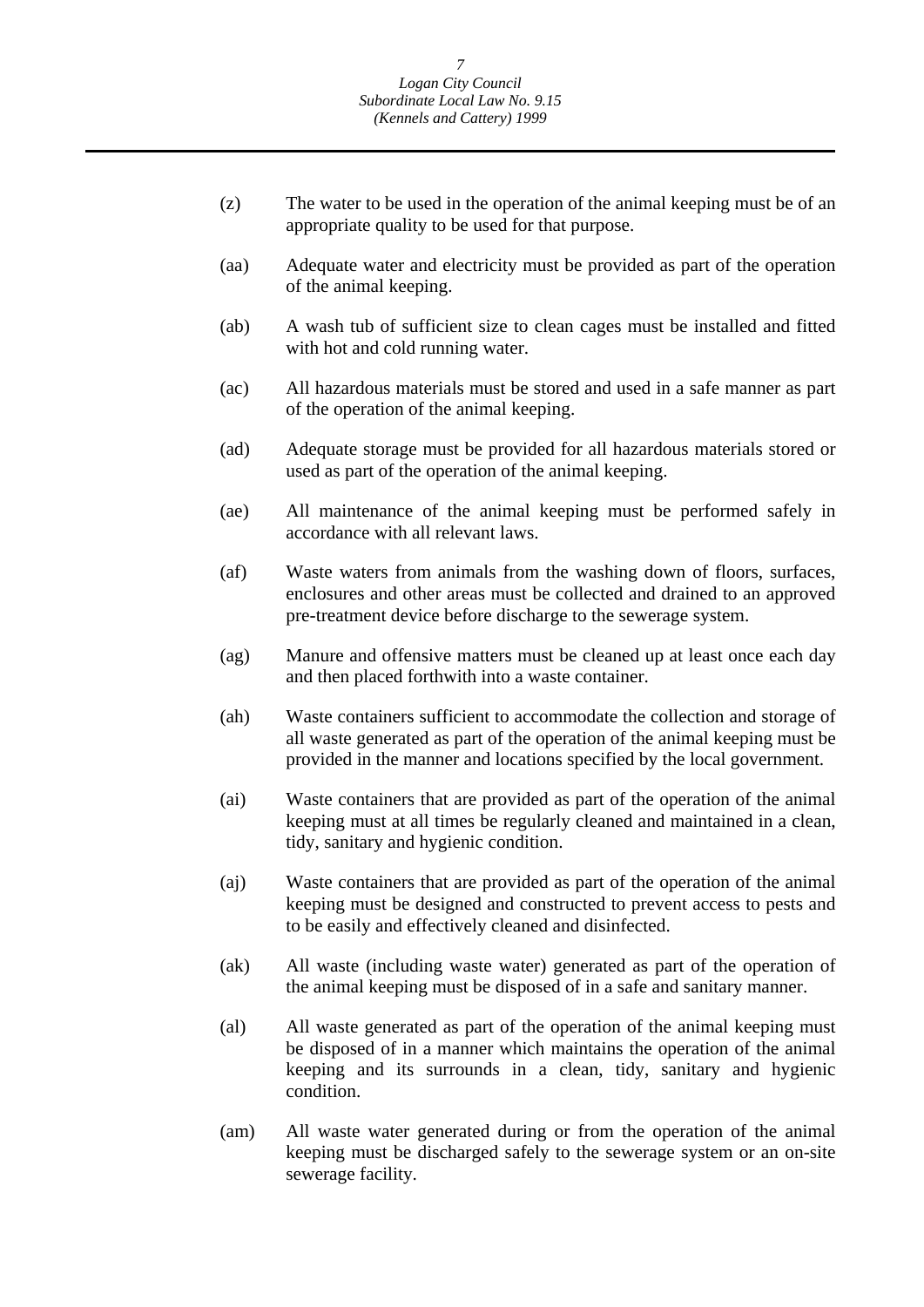- <span id="page-8-0"></span>(an) Waste from the operation of the animal keeping must not be disposed of into the stormwater system, waters or a watercourse.
- (ao) Waste must not be incinerated.
- (ap) Any structure, vehicle, facility and equipment which is part of the operation of the animal keeping the subject of the licence must not be changed in any respect without the prior notification to the local government and approval of an authorised person.
- (aq) The operation of any prescribed activities as part of the animal keeping the subject of this licence must be the subject of separate licences under *Local Law No. 9 (Licensing) 1999.*
- (ar) The operation of the animal keeping must comply with—
	- (i) any relevant development approval; and
	- (ii) the provisions of the planning scheme and any relevant planning scheme policy.

### **Part 3 Enforcement**

#### **8 Records to be kept**

For the purpose of section 16(2)(b) (Inspection of prescribed activity) of *Local Law No. 9 (Licensing) 1999*—

- (a) records must be kept by the person operating the animal keeping; and
- (b) the records must contain details of—
	- (i) the waste transporter; and
	- (ii) material safety data sheets for all hazardous material stored on the premises; and
- (c) the records must be kept for a period of seven (7) years.

#### **9 Inspection monitoring or management program**

For the purpose of section 16(4)(b) (Inspection of prescribed activity) of *Local Law No. 9 (Licensing) 1999*, the person operating animal keeping must (unless otherwise required by the local government) maintain—

- (a) a pest control management program; and
- (b) a stormwater management program; and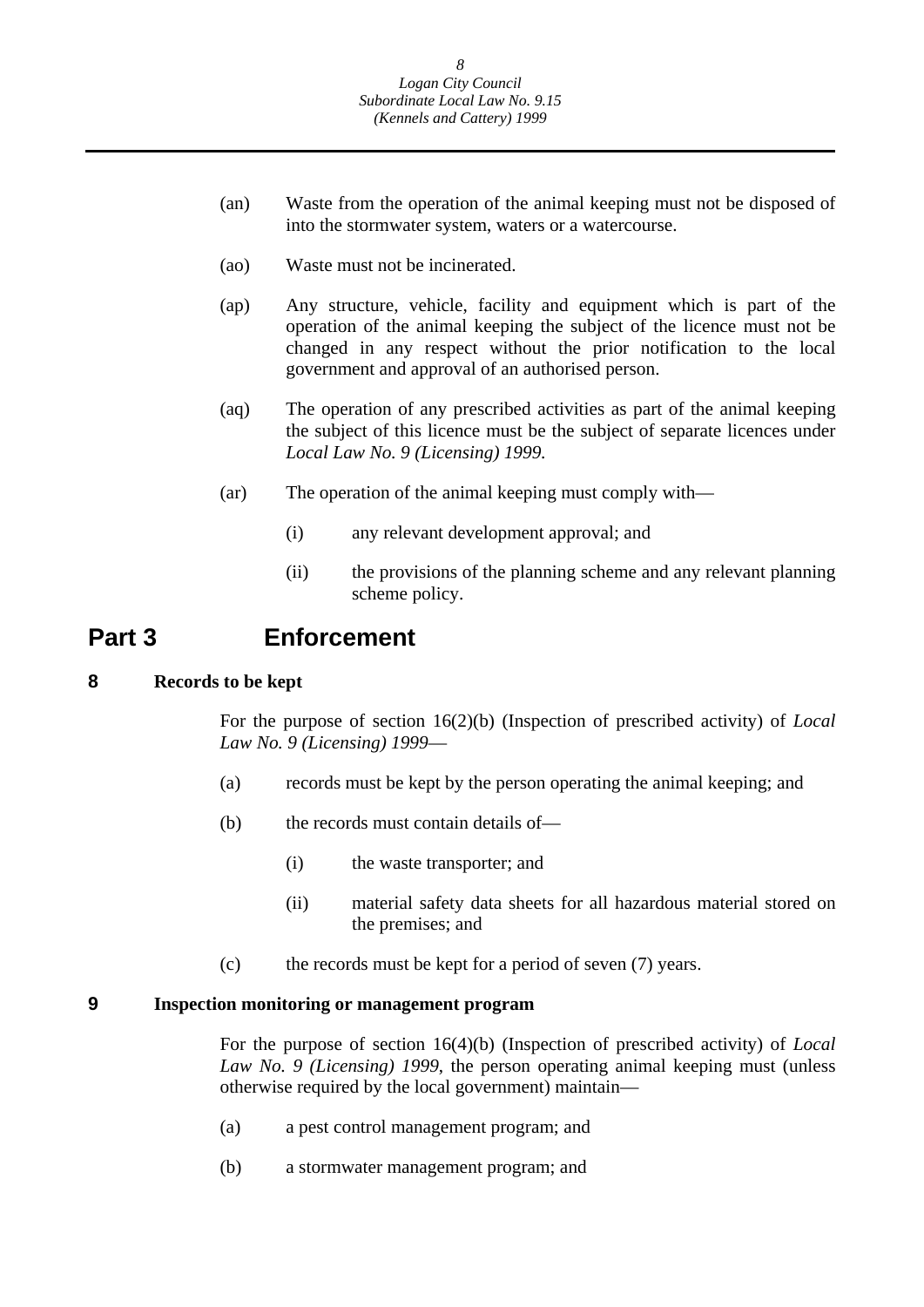- (c) a waste management program; and
- (d) a noise management program; and
- (e) a dead animal disposal program.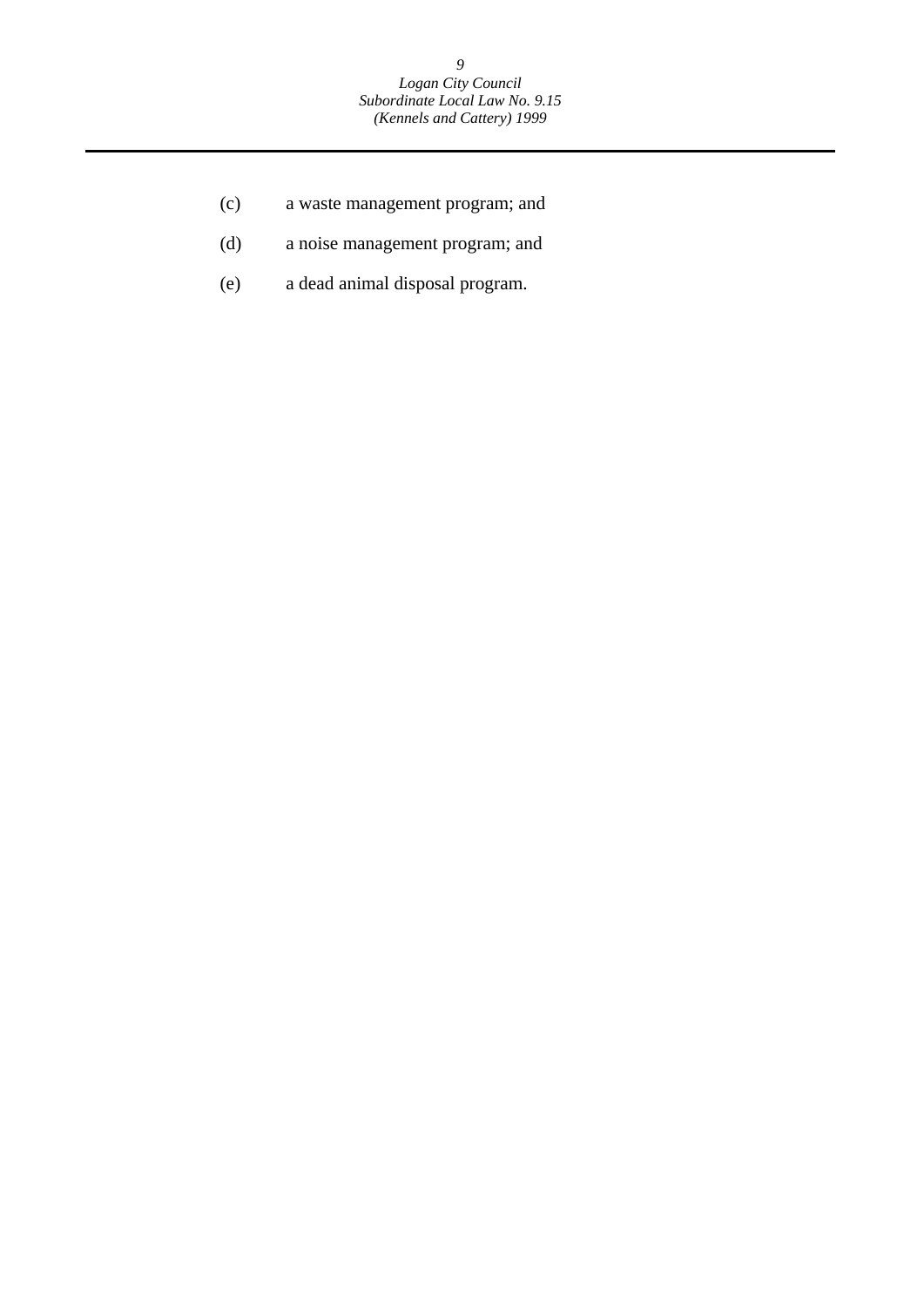## **Schedule 1 Animal Noise Nuisance Emission Criteria**

Section 7

**Animal Noise Nuisance Emission Criteria** 

| <b>Time</b>                         | <b>Maximum Noise Level</b>                | Location – boundary of the<br>approved premises             |
|-------------------------------------|-------------------------------------------|-------------------------------------------------------------|
| 7:00 am $-8:00$ pm                  | Background $L_{A90,T}^2$ plus 10<br>dB(A) | Measured in accordance with<br>Section 6.2 of AS1055.1-1997 |
| $8:00 \text{ pm} - 7:00 \text{ am}$ | • Background $L_{A90,T}$ plus 5<br>dB(A)  | Measured in accordance with<br>Section 6.2 of AS1055.1-1997 |

 $\overline{a}$ 

<sup>2</sup> LA90,T is defined in Schedule 2 of the *Environmental Protection (Noise) Policy 2008*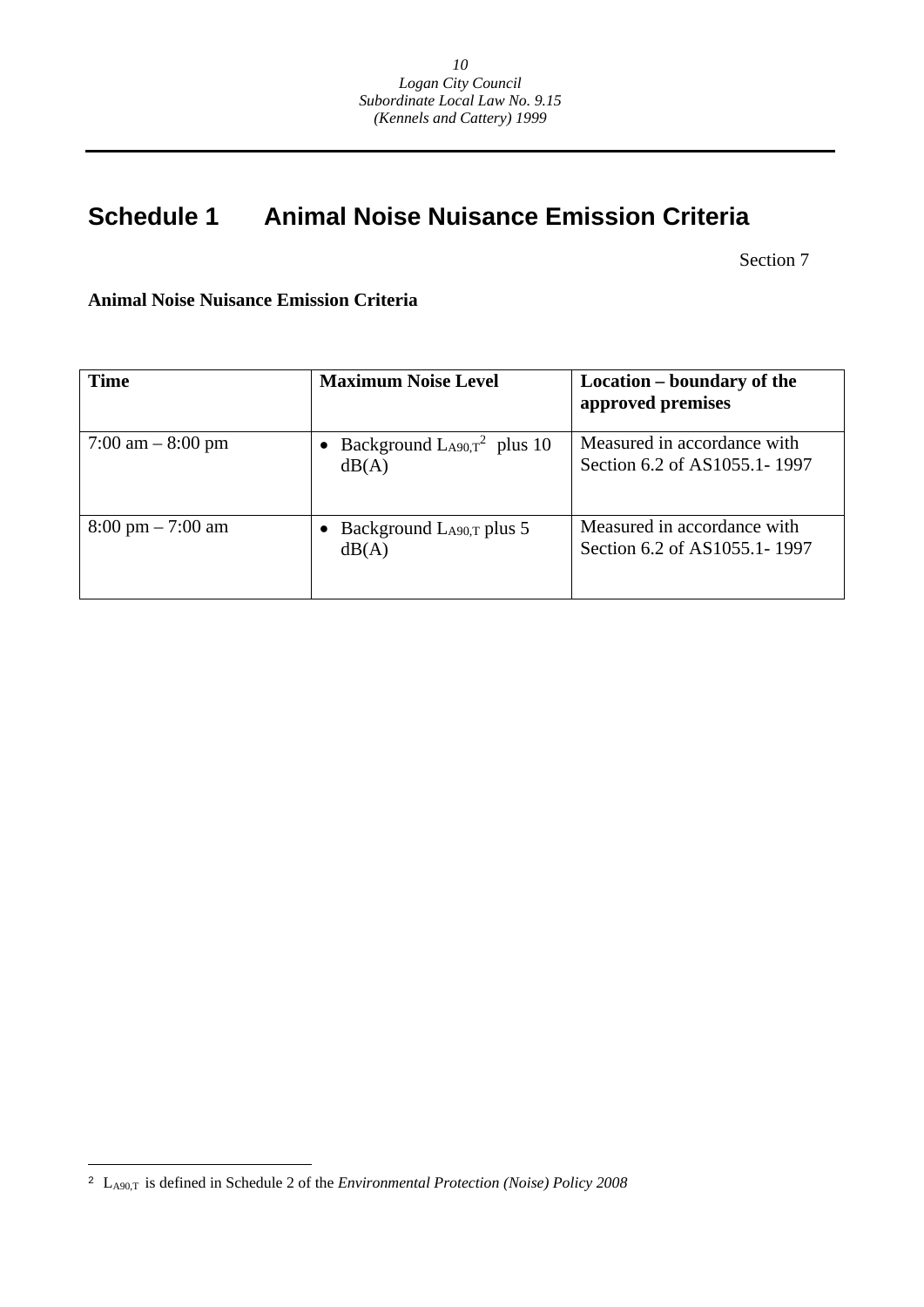### <span id="page-11-0"></span>**Schedule 2 Dictionary**

section 4

*animal* means an animal which is kept as part of the operation of a cattery or kennel.

*animal keeper* means a person approved by the local government to keep an animal on an approved premises.

*animal keeping* means a cattery or kennel.

*animal noise nuisance* means an act or omission that is determined by an authorised person, over a minimum of a 15 minute noise measurement period, to exceed the Animal Noise Nuisance Emission Criteria.

*Animal Noise Nuisance Emission Criteria* are those criteria specified in Schedule 1.

*approved premises* means the premises on which the operation of animal keeping, which has been licensed pursuant to *Local Law No. 9 (Licensing) 1999*, is carried out.

*approved water source* means a potable water source approved by the local government and may include a nominated reticulated water delivery point and a recognised water source.

*cattery* has the meaning given in *Local Law No. 9 (Licensing) 1999*.

*contaminant* has the meaning given in the *Environmental Protection Act 1994*.

*dangerous good* has the meaning given to *dangerous goods* in the *Work Health and Safety Act 2011*.

*development approval* has the meaning given in the *Sustainable Planning Act 2009*.

*environment* has the meaning given in the *Sustainable Planning Act 2009*.

*ground waters* means water occurring in a geological structure or formation under the surface of the ground.

*hazardous chemical* has the meaning given in the *Work Health and Safety Regulation 2011*.

*hazardous material* means a substance which—

- (a) because of its chemical, biochemical, microbiological or radiological properties, temperature or state of compression could in sufficient concentration cause—
	- (i) harm to human health and safety or personal injury; or
	- (ii) property damage; or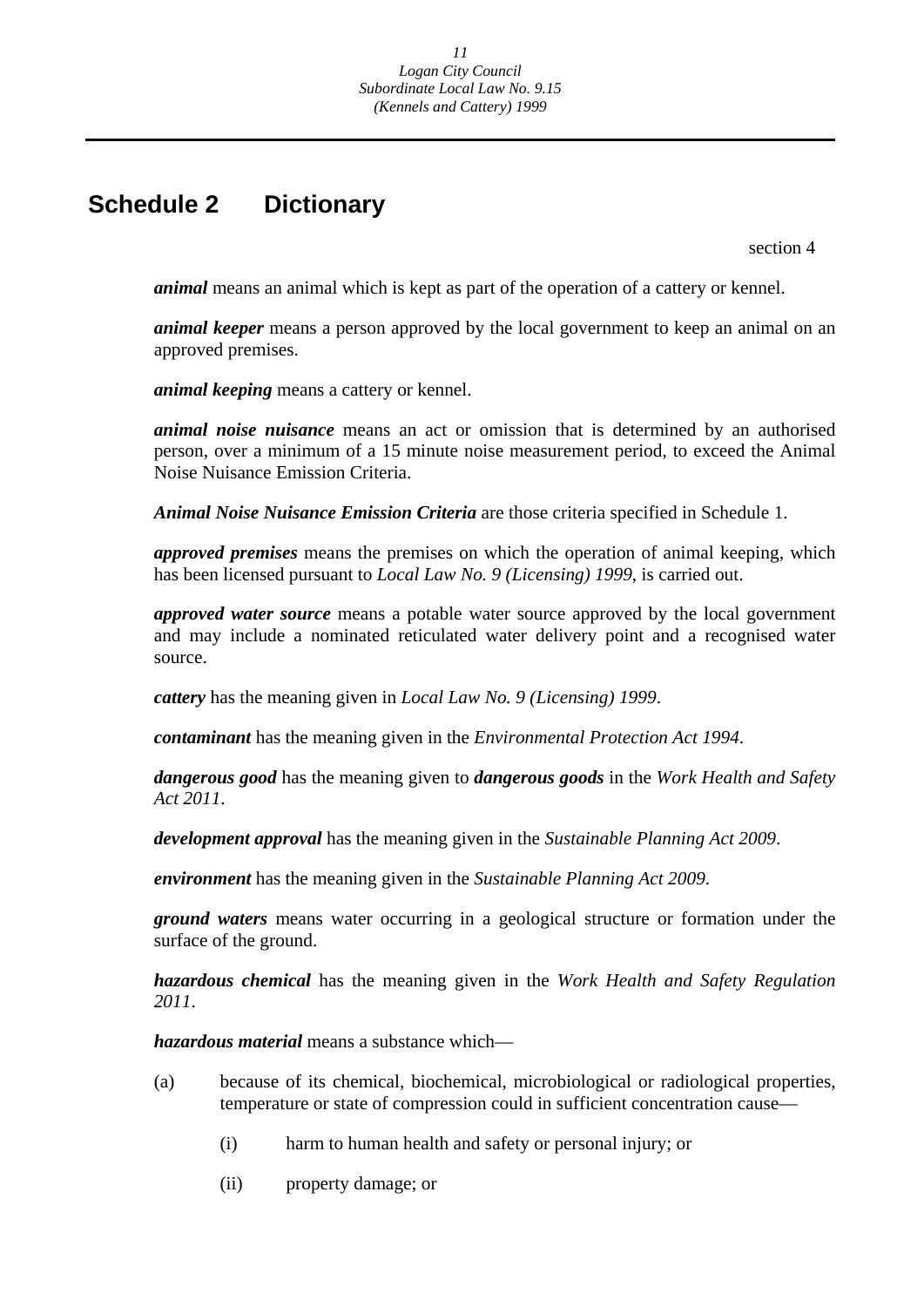- (iii) environmental harm or environmental nuisance; and
- (b) includes—
	- (i) a hazardous chemical; and
	- (ii) a dangerous good; and
	- (iii) a scheduled poison.

*kennel* has the meaning given in *Local Law No. 9 (Licensing) 1999*.

*on-site sewerage facility* has the meaning given in the *Plumbing and Drainage Act 2002*.

*pest* includes vermin and insects.

*planning scheme* means the *Logan Planning Scheme 2015*.

*planning scheme policy* has the meaning given in the *Sustainable Planning Act 2009*.

*potable water* means water that is acceptable for human consumption.

*recognised water source* means a source of water recognised in writing by the local government as—

- (a) complying with the Australian Drinking Water Guidelines prepared by the National Health and Medical Research Council and the Agricultural Resources Management Council of Australia and New Zealand; or
- (b) being suitable for domestic purposes.

*scheduled poison* has the meaning given in the Standard for the Uniform Scheduling of Drugs and Poisons.

*sewerage system* has the meaning given in the *Plumbing and Drainage Act 2002*.

#### *stormwater system* means—

- (a) a roadside gutter; or
- (b) a stormwater drain; or
- (c) surface water (being water other than ground water); or
- (d) any other land or structure that is used to convey or store stormwater.

*surface waters* means water other than ground water.

*vermin* has the meaning given in *Local Law No. 10 (Public Health) 1999*.

*waste* has the meaning given in the *Environmental Protection Act 1994*.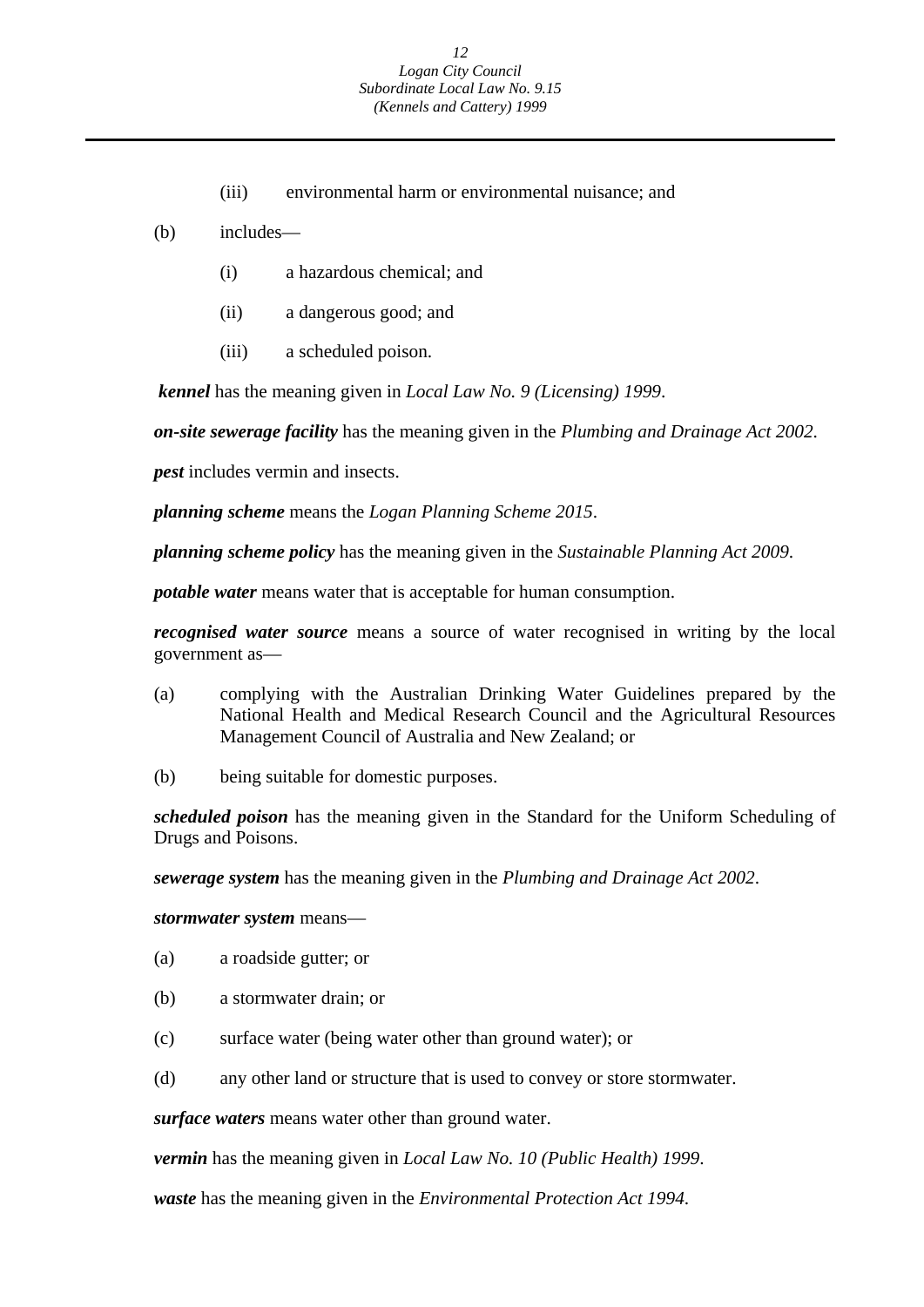#### *13 Logan City Council Subordinate Local Law No. 9.15 (Kennels and Cattery) 1999*

*waste container* means a weatherproof container for the storage of waste that—

- (a) is vermin proof; and
- (b) can be readily cleaned; and
- (c) is constructed of durable material; and
- (d) is non-reactive with the intended contents; and
- (e) is leakproof; and
- (f) minimises the loss of material into the environment.

*waste water* means a liquid waste.

*watercourse* has the meaning given in the *Water Act 2000.* 

*waters* include—

- (a) surface waters (including water flowing in a watercourse); and
- (b) ground waters; and
- (c) the bed and banks of waters.

*water source* means the source from which water is obtained.

*zoonoses* means infectious diseases which are naturally transmitted from vertebrate animals to human and *zoonotic* has the corresponding meaning.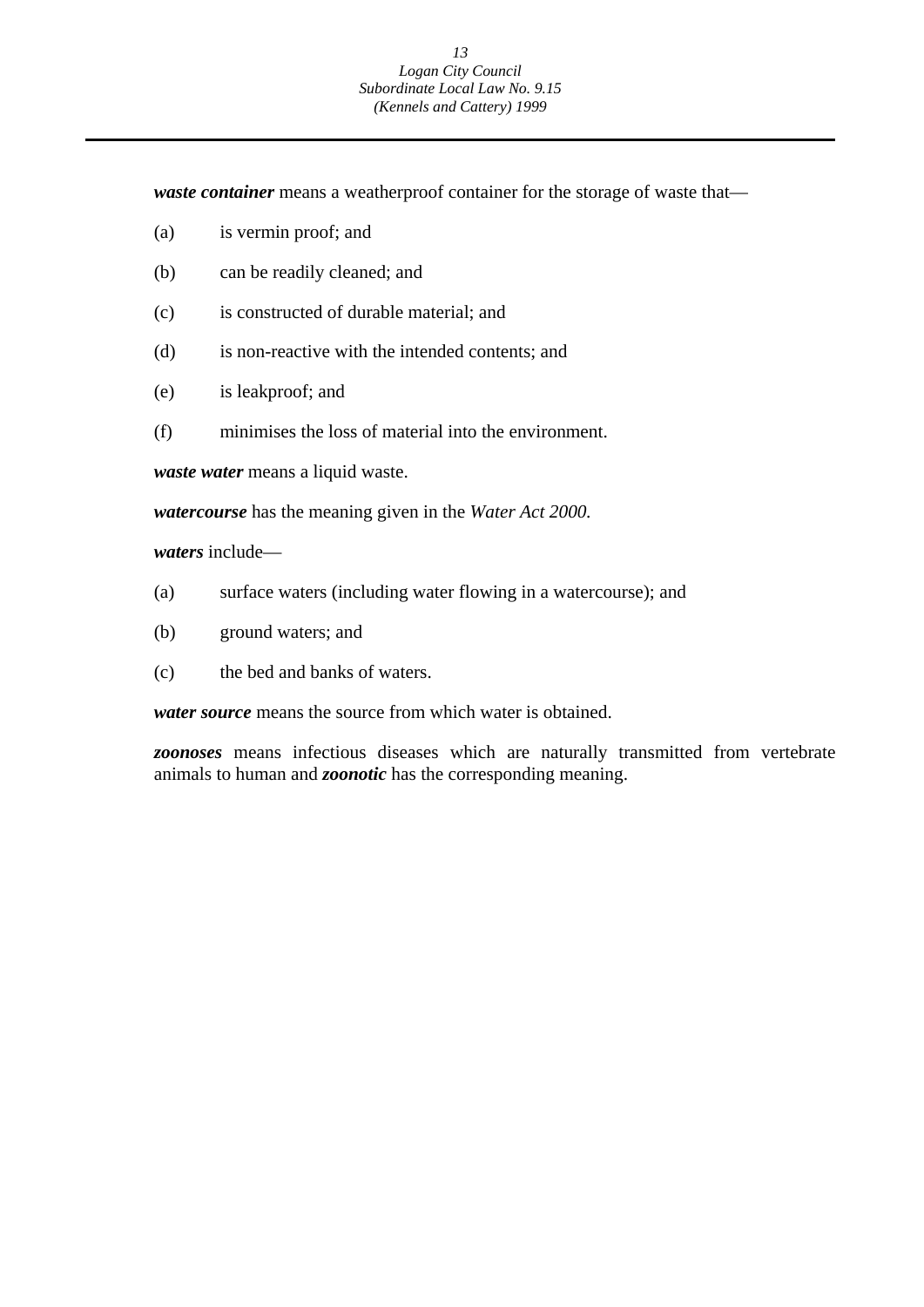### **Endnotes**

| 1 | <b>Index to Endnotes</b> |                                       |  |
|---|--------------------------|---------------------------------------|--|
|   | $\mathbf{2}$             | Date to which amendments incorporated |  |
|   | 3                        | <b>Key</b>                            |  |
|   | 4                        | <b>Table of reprints</b>              |  |
|   | 5                        | <b>List of legislation</b>            |  |
|   | 6                        | <b>List of annotations</b>            |  |

# **2 Date to which amendments incorporated**

This reprint includes all amendments that commenced operation on or before 17 March 2017.

## **3 Key**

Key to abbreviations in list of legislation and annotations

| Kev   | <b>Explanation</b> |
|-------|--------------------|
| amd   | = amended          |
| ch    | $=$ chapter        |
| def   | $=$ definition     |
| div   | = division         |
| hdg   | $=$ heading        |
| ins   | $=$ inserted       |
| om    | = omitted          |
| р     | = page             |
| pt    | $=$ part           |
| renum | = renumbered       |
| rep   | = repealed         |
| S     | = section          |
| sch   | = schedule         |
| sdiv  | $=$ subdivision    |
|       |                    |
|       |                    |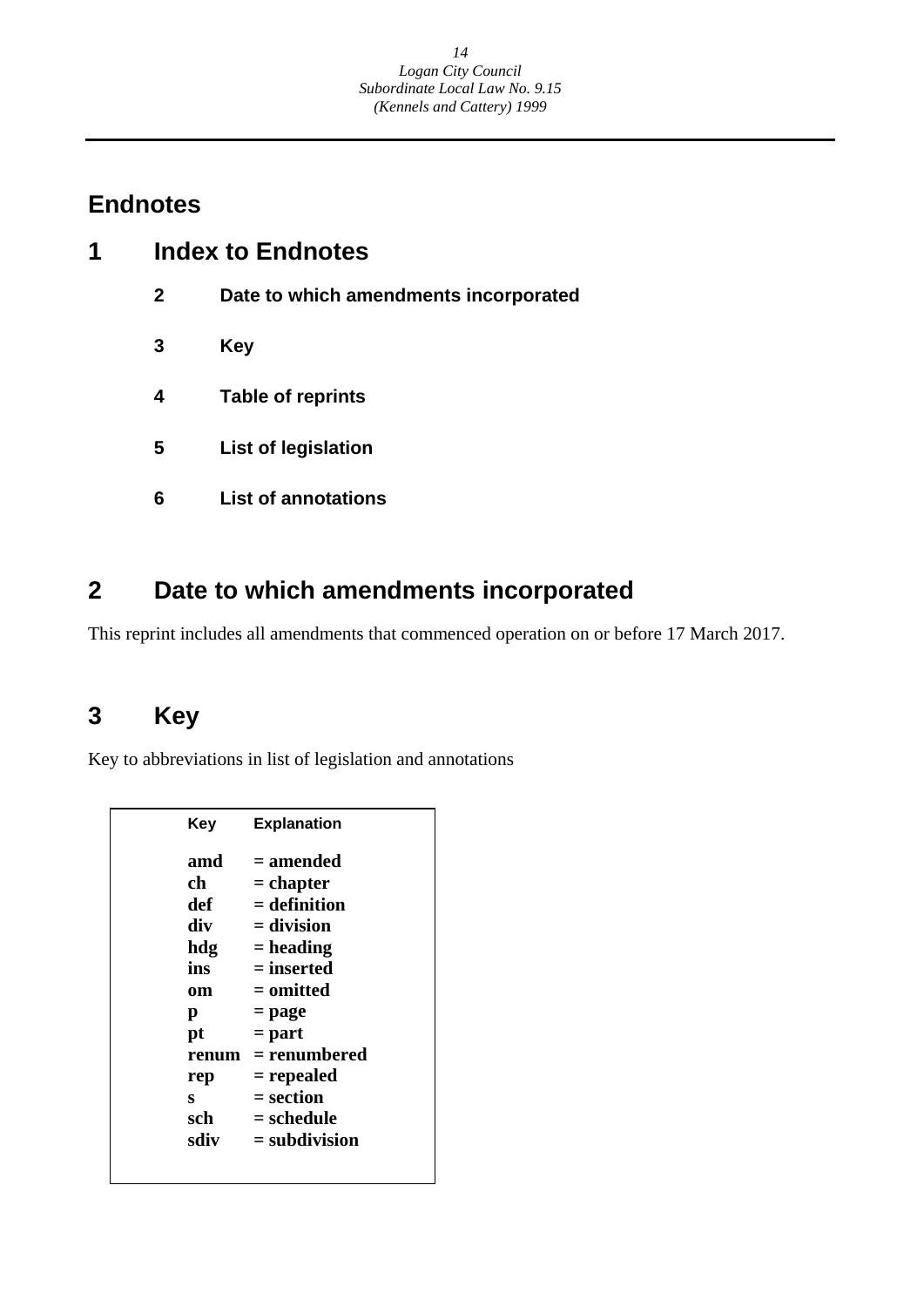#### **4 Table of reprints**

A reprint is issued upon the commencement of an amending instrument. A reprint is given the date of commencement of the amending instrument.

| <b>Reprint</b> | <b>Amendments included</b>                                         | <b>Reprint date</b> |
|----------------|--------------------------------------------------------------------|---------------------|
| No.            |                                                                    |                     |
|                |                                                                    |                     |
| $\mathbf{1}$   | Amending<br>Subordinate<br>No.<br>Local<br>Law<br>$\mathfrak{Z}$   | 12 September 2001   |
|                | (Miscellaneous Subordinate Local Laws) 2001                        |                     |
|                |                                                                    |                     |
| $\overline{2}$ | Amending Subordinate Local Law No. 2 (Licensing                    | 29 June 2005        |
|                | Subordinate Local Laws) 2005                                       |                     |
|                |                                                                    |                     |
| 3              | Amending<br>Subordinate<br>Local<br>No.<br>Law<br>$\overline{4}$   | 17 March 2006       |
|                | (Miscellaneous Subordinate Local Laws) 2005                        |                     |
|                |                                                                    |                     |
| $\overline{4}$ | Amending<br>Subordinate<br>No.<br>Local<br>Law<br>$\boldsymbol{l}$ | 14 January 2011     |
|                | (Miscellaneous Subordinate Local Laws) 2010                        |                     |
|                |                                                                    |                     |
| 5              | Amending<br>Subordinate<br>No.<br>$\mathcal{I}$<br>Local<br>Law    | 22 July 2011        |
|                | (Miscellaneous Subordinate Local Laws) 2011                        |                     |
|                |                                                                    |                     |
| 6              | Subordinate<br>No.<br>Amending<br>Local<br>$\mathcal{I}$<br>Law    | 18 May 2015         |
|                | (Miscellaneous Subordinate Local Law) 2014                         |                     |
|                |                                                                    |                     |
| 7              | Subordinate<br>No.<br>$\mathcal{I}$<br>Amending<br>Local<br>Law    | 17 March 2017       |
|                | (Miscellaneous Subordinate Local Laws) 2017                        |                     |
|                |                                                                    |                     |

Table of reprints of this subordinate local law

#### **List of legislation 5**

**Original Local Law**  Local Law No. 9 (Licensing) 1999 date of gazettal 7 May 1999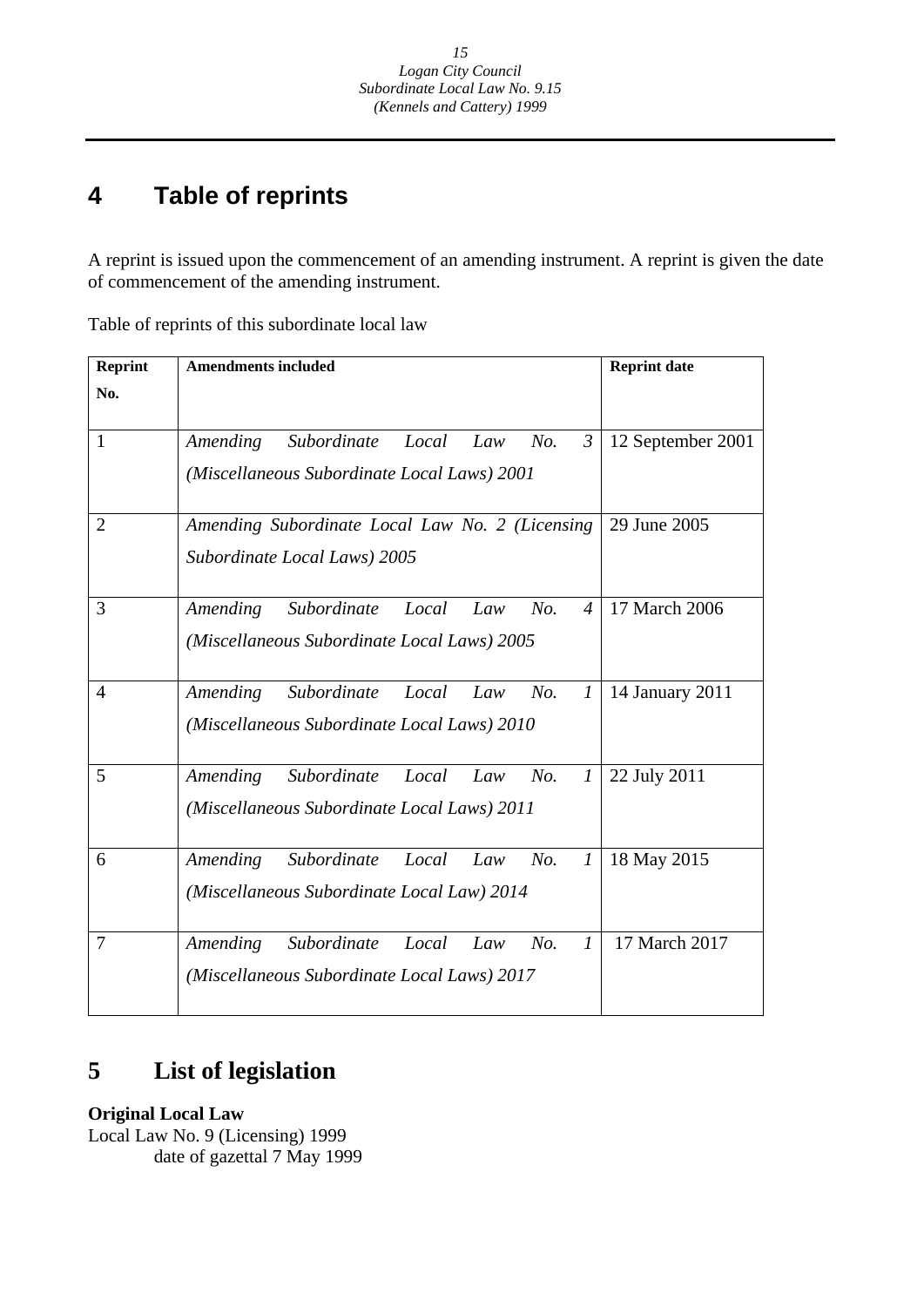### **Amending Local Laws**

| Amending Local Law No. 1 (Miscellaneous Local Laws) 2001                 |
|--------------------------------------------------------------------------|
| date of gazettal 9 March 2001                                            |
| Amending Local Law No. 1 (Miscellaneous Local Laws) 2003                 |
| date of gazettal 11 July 2003                                            |
| Amending Local Law No. 1 (Miscellaneous Local Laws) 2005                 |
| date of gazettal 24 June 2005                                            |
| Amending Local Law No. 1 (Miscellaneous Local Laws) 2007                 |
| date of gazettal 9 November 2007                                         |
| Amending Local Law No. 1 (Miscellaneous Local Laws) 2010                 |
| date of gazettal 14 January 2011                                         |
| Amending Local Law No. 3 (Local Law No. 4 (Animal Management) 2002) 2011 |
| date of gazettal 9 December 2011                                         |
| Amending Local Law No. 1 (Miscellaneous Local Laws) 2014                 |
| date of gazettal 18 May 2015                                             |
| Amending Local Law No. 1 (Miscellaneous Local Laws) 2017                 |
| date of gazettal 17 March 2017                                           |

### **Original Subordinate Local Laws**

| date of Council resolution 6 July 1999<br>Now repealed<br>date of Council resolution 6 July 1999<br>date of Council resolution 6 July 1999<br>date of Council resolution 6 July 1999<br>Now repealed<br>date of Council resolution 31 January 2006<br>Now repealed<br>date of Council resolution 24 August 2010<br>date of Council resolution 6 July 1999<br>Now repealed<br>date of Council resolution 6 July 1999<br>Now repealed<br>date of Council resolution 6 July 1999<br>date of Council resolution 6 July 1999<br>date of Council resolution 6 July 1999 | Subordinate Local Law No. 9.1 (Domestic Water Distribution) 1999                   |
|-------------------------------------------------------------------------------------------------------------------------------------------------------------------------------------------------------------------------------------------------------------------------------------------------------------------------------------------------------------------------------------------------------------------------------------------------------------------------------------------------------------------------------------------------------------------|------------------------------------------------------------------------------------|
|                                                                                                                                                                                                                                                                                                                                                                                                                                                                                                                                                                   |                                                                                    |
|                                                                                                                                                                                                                                                                                                                                                                                                                                                                                                                                                                   |                                                                                    |
|                                                                                                                                                                                                                                                                                                                                                                                                                                                                                                                                                                   | Subordinate Local Law No. 9.2 (Election Signs) 1999                                |
|                                                                                                                                                                                                                                                                                                                                                                                                                                                                                                                                                                   |                                                                                    |
|                                                                                                                                                                                                                                                                                                                                                                                                                                                                                                                                                                   | Subordinate Local Law No. 9.3 (Itinerant Vending) 1999                             |
|                                                                                                                                                                                                                                                                                                                                                                                                                                                                                                                                                                   |                                                                                    |
|                                                                                                                                                                                                                                                                                                                                                                                                                                                                                                                                                                   | Subordinate Local Law No. 9.4 (Stalls) 1999                                        |
|                                                                                                                                                                                                                                                                                                                                                                                                                                                                                                                                                                   |                                                                                    |
|                                                                                                                                                                                                                                                                                                                                                                                                                                                                                                                                                                   |                                                                                    |
|                                                                                                                                                                                                                                                                                                                                                                                                                                                                                                                                                                   | Subordinate Local Law No. 9.4 (Heavy Vehicle Parking (Other than on a Road)) 2005  |
|                                                                                                                                                                                                                                                                                                                                                                                                                                                                                                                                                                   |                                                                                    |
|                                                                                                                                                                                                                                                                                                                                                                                                                                                                                                                                                                   |                                                                                    |
|                                                                                                                                                                                                                                                                                                                                                                                                                                                                                                                                                                   | Subordinate Local Law No. 9.4 (Heavy Vehicle Parking on Residential Premises) 2010 |
|                                                                                                                                                                                                                                                                                                                                                                                                                                                                                                                                                                   |                                                                                    |
|                                                                                                                                                                                                                                                                                                                                                                                                                                                                                                                                                                   | Subordinate Local Law No. 9.5 (Dangerous Fencing) 1999                             |
|                                                                                                                                                                                                                                                                                                                                                                                                                                                                                                                                                                   |                                                                                    |
|                                                                                                                                                                                                                                                                                                                                                                                                                                                                                                                                                                   |                                                                                    |
|                                                                                                                                                                                                                                                                                                                                                                                                                                                                                                                                                                   | Subordinate Local Law No. 9.6 (Animal Slaughtering) 1999                           |
|                                                                                                                                                                                                                                                                                                                                                                                                                                                                                                                                                                   |                                                                                    |
|                                                                                                                                                                                                                                                                                                                                                                                                                                                                                                                                                                   |                                                                                    |
|                                                                                                                                                                                                                                                                                                                                                                                                                                                                                                                                                                   | Subordinate Local Law No. 9.7 (Animal Vending) 1999                                |
|                                                                                                                                                                                                                                                                                                                                                                                                                                                                                                                                                                   |                                                                                    |
|                                                                                                                                                                                                                                                                                                                                                                                                                                                                                                                                                                   | Subordinate Local Law No. 9.8 (Events) 1999                                        |
|                                                                                                                                                                                                                                                                                                                                                                                                                                                                                                                                                                   |                                                                                    |
|                                                                                                                                                                                                                                                                                                                                                                                                                                                                                                                                                                   | Subordinate Local Law No. 9.9 (Markets) 1999                                       |
|                                                                                                                                                                                                                                                                                                                                                                                                                                                                                                                                                                   |                                                                                    |
|                                                                                                                                                                                                                                                                                                                                                                                                                                                                                                                                                                   | Now repealed                                                                       |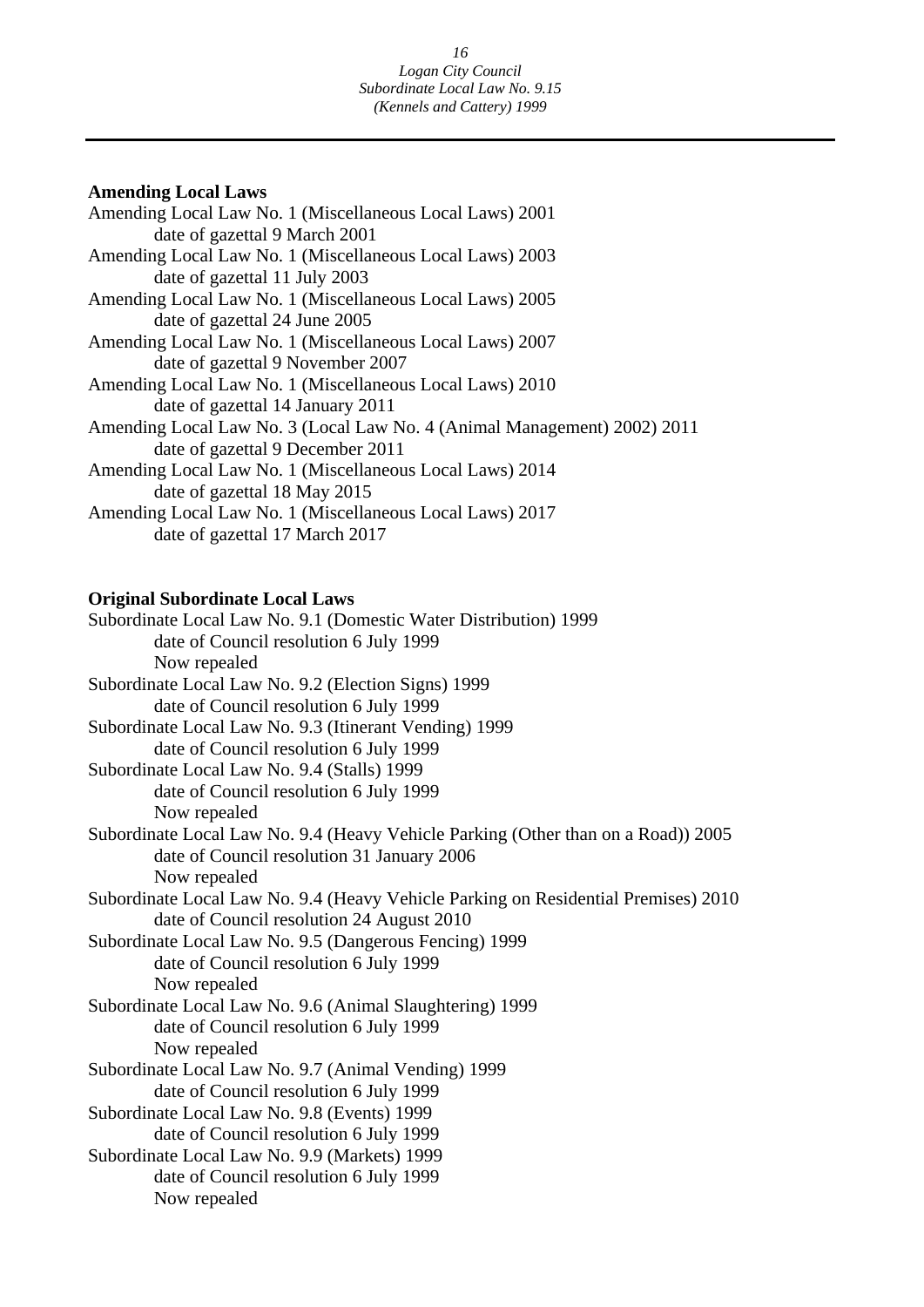| Subordinate Local Law No. 9.10 (Accommodation Premises) 1999                               |
|--------------------------------------------------------------------------------------------|
| date of Council resolution 6 July 1999                                                     |
| Subordinate Local Law No. 9.11 (Advertisement) 1999                                        |
| date of Council resolution 6 July 1999                                                     |
| Subordinate Local Law No. 9.12 (Home Business) 1999                                        |
| date of Council resolution 6 July 1999                                                     |
| Now repealed                                                                               |
| Subordinate Local Law No. 9.13 (Cemetery Undertaking) 1999                                 |
| date of Council resolution 6 July 1999                                                     |
| Subordinate Local Law No. 9.14 (Intensive Animal Husbandry) 1999                           |
| date of Council resolution 6 July 1999                                                     |
| Now repealed                                                                               |
| Subordinate Local Law No. 9.15 (Kennels and Cattery) 1999                                  |
| date of Council resolution 6 July 1999                                                     |
| Subordinate Local Law No. 9.16 (Mortuary Undertaking) 1999                                 |
| date of Council resolution 6 July 1999                                                     |
| Now repealed                                                                               |
| Subordinate Local Law No. 9.17 (Relocatable Home Parks) 1999                               |
| date of Council resolution 6 July 1999                                                     |
| <b>Amending Subordinate Local Laws</b>                                                     |
| Amending Subordinate Local Law No. 3 (Miscellaneous Subordinate Local Laws) 2001           |
| date of public notice 12 September 2001                                                    |
| Amending Subordinate Local Law No. 5 (Subordinate Local Law No. 9.11 (Advertisement) 1999) |
| 2001                                                                                       |
| date of public notice 19 December 2001                                                     |
| Amending Subordinate Local Law No. 2 (Subordinate Local Law No. 9.2 (Election Signs) 1999) |
| 2003                                                                                       |
| date of public notice 17 December 2003                                                     |
| Amending Subordinate Local Law No. 2 (Licensing Subordinate Local Laws) 2005               |
| date of public notice 29 June 2005                                                         |
| Amending Subordinate Local Law No. 3 (Subordinate Local Law No. 9.2 (Election Signs) 1999) |
| 2005                                                                                       |
| date of public notice 14 September 2005                                                    |
| Amending Subordinate Local Law No. 1 (Miscellaneous Local Laws) 2007                       |
| date of public notice 19 October 2007                                                      |
| Amending Subordinate Local Law No. 1 (Miscellaneous Subordinate Local Laws) 2010           |
| date of public notice 14 January 2011                                                      |
| Amending Subordinate Local Law No. 1 (Miscellaneous Subordinate Local Laws) 2011           |
| date of public notice 22 July 2011                                                         |
| Amending Subordinate Local Law No. 1 (Miscellaneous Subordinate Local Laws) 2014           |
| date of public notice 18 May 2015                                                          |
| Amending Subordinate Law No. 1 (Miscellaneous Local Laws) 2017                             |

date of public notice 17 March 2017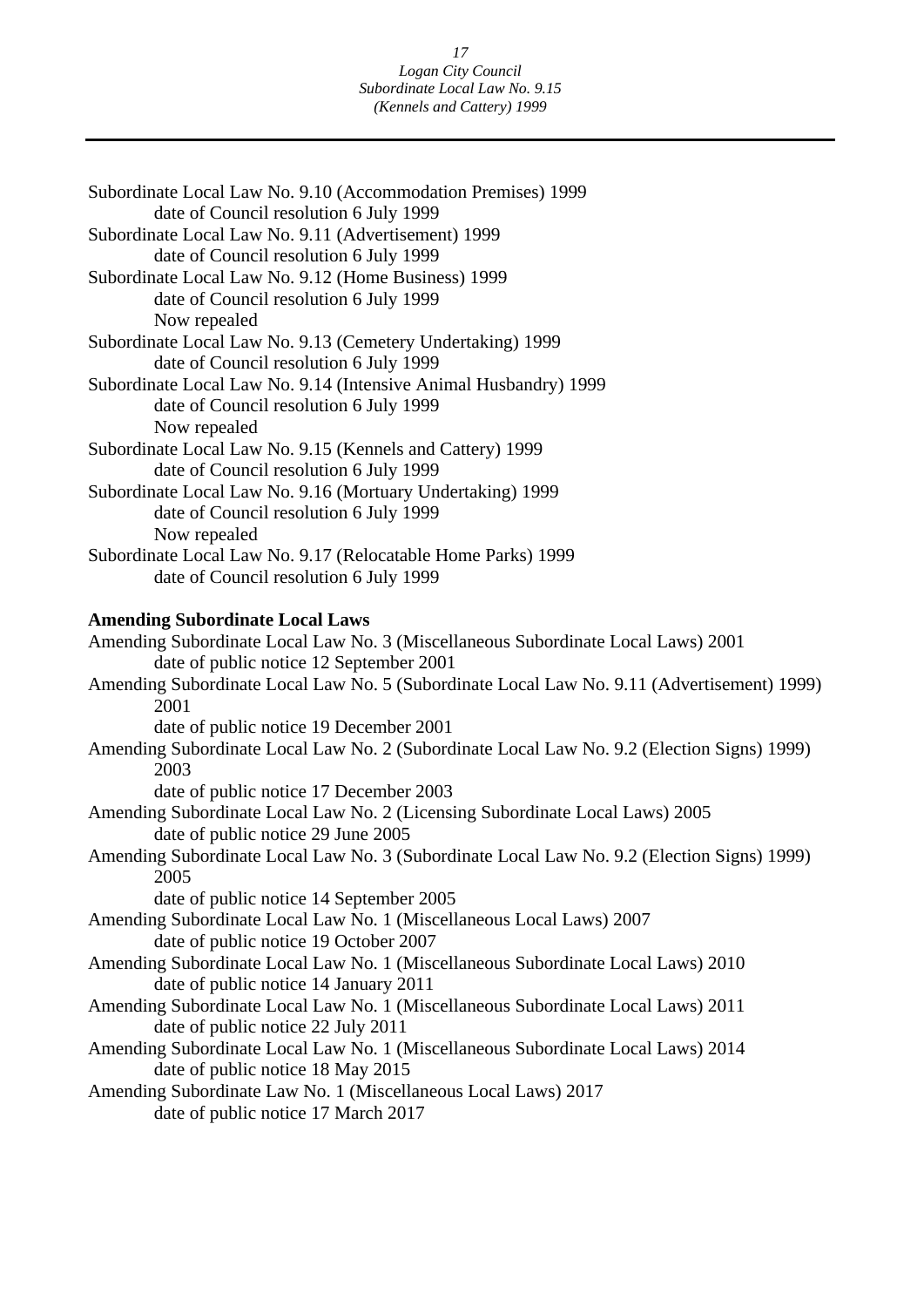#### **6 List of annotations**

#### **PREAMBLE**

 $s<sub>2</sub>$ om Amending Subordinate Local Law No. 2 (Licensing Subordinate Local Laws) 2005 s 75 **PART 1**—**PRELIMINARY Short title**  s 1 amd Amending Subordinate Local Law No. 3 (Miscellaneous Subordinate Local Laws) 2001 s 132 amd Amending Subordinate Local Law No. 2 (Licensing Subordinate Local Laws) 2005 s 76 amd Amending Subordinate Local Law No. 4 (Miscellaneous Subordinate Local Laws) 2005 s 221 **Authorising local law**  ins/renum Amending Subordinate Local Law No. 3 (Miscellaneous Subordinate Local Laws) 2001 ss 134, 135 **Object s 3** amd/renum Amending Subordinate Local Law No. 3 (Miscellaneous Subordinate Local Laws) 2001 ss 133, 135 amd Amending Subordinate Local Law No. 2 (Licensing Subordinate Local Laws) 2005 ss 77, 14 sch amd Amending Subordinate Local Law No. 4 (Miscellaneous Subordinate Local Laws) 2005 s 227 **Definitions**—**the dictionary s 4** amd/renum Amending Subordinate Local Law No. 3 (Miscellaneous Subordinate Local Laws) 2001 ss 133, 135 amd def **"approved premises"** Amending Subordinate Local Law No. 2 (Licensing Subordinate Local Laws) 2005 s 14 sch amd def **"cattery"** Amending Subordinate Local Law No. 2 (Licensing Subordinate Local Laws) 2005 s 14 sch amd def **"dangerous good"** Amending Subordinate Local Law No. 2 (Licensing Subordinate Local Laws) 2005 s 78(1) ins def **"ground waters"** Amending Subordinate Local Law No. 2 (Licensing Subordinate Local Laws) 2005 s 78(9) amd def **"hazardous substance"** Amending Subordinate Local Law No. 2 (Licensing Subordinate Local Laws) 2005 s 78(2)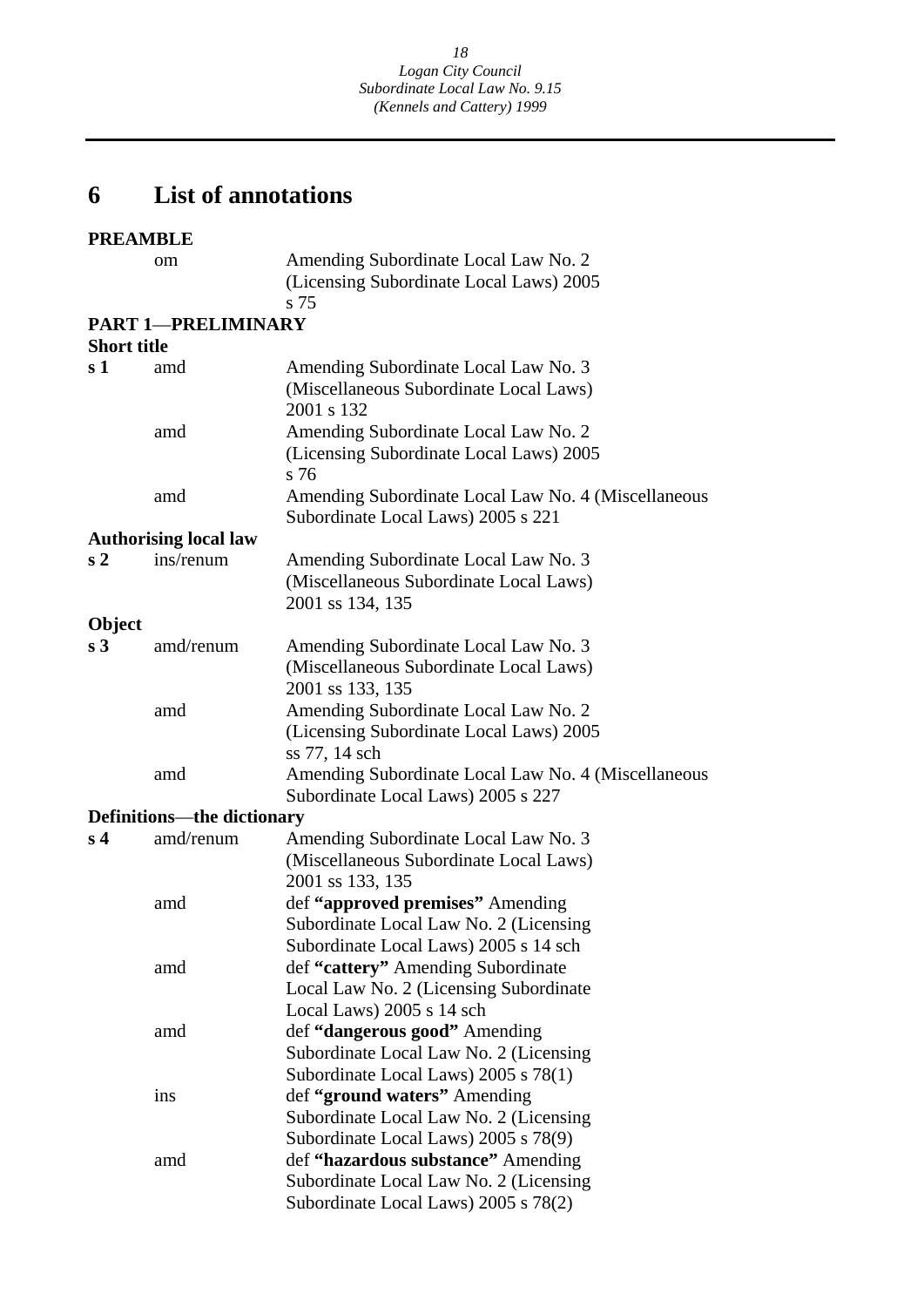#### *19 Logan City Council Subordinate Local Law No. 9.15 (Kennels and Cattery) 1999*

| Subordinate Local Law No. 2 (Licensing<br>Subordinate Local Laws) 2005 s 14 sch<br>def "kennel" Amending Subordinate<br>amd<br>Local Law No. 2 (Licensing Subordinate<br>Local Laws) 2005 s 14 sch<br>def "on-site sewerage facility" Amending<br>om<br>Subordinate Local Law No. 2 (Licensing<br>Subordinate Local Laws) 2005 s 78(3)<br>def "sewerage system" Amending<br>amd<br>Subordinate Local Law No. 2 (Licensing<br>Subordinate Local Laws) 2005 s 78(4)<br>def "stormwater system" Amending<br>amd<br>Subordinate Local Law No. 2 (Licensing<br>Subordinate Local Laws) 2005 s 78(5)<br>def "surface waters" Amending<br>ins<br>Subordinate Local Law No. 2 (Licensing<br>Subordinate Local Laws) 2005 s 78(10)<br>def "vermin" Amending Subordinate<br>amd<br>Local Law No. 2 (Licensing Subordinate<br>Local Laws) 2005 s 14 sch<br>def "waste" Amending Subordinate<br>amd<br>Local Law No. 2 (Licensing Subordinate<br>Local Laws) 2005 s 78(6)<br>def "watercourse" Amending Subordinate<br>amd<br>Local Law No. 2 (Licensing Subordinate<br>Local Laws) 2005 s 78(7)<br>def "waters" Amending Subordinate<br>amd<br>Local Law No. 2 (Licensing Subordinate<br>Local Laws) 2005 s 78(8)<br>def "water supply system" Amending<br>amd<br>Subordinate Local Law No. 2 (Licensing<br>Subordinate Local Laws) 2005 s 72(9)<br>Amending Subordinate Local Law No. 4 (Miscellaneous<br>amd hdg<br>Subordinate Local Laws) 2005 s 222<br>Amending Subordinate Local Law No. 4 (Miscellaneous<br>amd<br>Subordinate Local Laws) 2005 s 222<br>Amending Subordinate Local Law No. 1 (Miscellaneous<br>amd<br>Subordinate Local Laws) 2010 s 64 | amd | def "hobby kennel" Amending |
|------------------------------------------------------------------------------------------------------------------------------------------------------------------------------------------------------------------------------------------------------------------------------------------------------------------------------------------------------------------------------------------------------------------------------------------------------------------------------------------------------------------------------------------------------------------------------------------------------------------------------------------------------------------------------------------------------------------------------------------------------------------------------------------------------------------------------------------------------------------------------------------------------------------------------------------------------------------------------------------------------------------------------------------------------------------------------------------------------------------------------------------------------------------------------------------------------------------------------------------------------------------------------------------------------------------------------------------------------------------------------------------------------------------------------------------------------------------------------------------------------------------------------------------------------------------------------------------------------------------------------------------------------|-----|-----------------------------|
|                                                                                                                                                                                                                                                                                                                                                                                                                                                                                                                                                                                                                                                                                                                                                                                                                                                                                                                                                                                                                                                                                                                                                                                                                                                                                                                                                                                                                                                                                                                                                                                                                                                      |     |                             |
|                                                                                                                                                                                                                                                                                                                                                                                                                                                                                                                                                                                                                                                                                                                                                                                                                                                                                                                                                                                                                                                                                                                                                                                                                                                                                                                                                                                                                                                                                                                                                                                                                                                      |     |                             |
|                                                                                                                                                                                                                                                                                                                                                                                                                                                                                                                                                                                                                                                                                                                                                                                                                                                                                                                                                                                                                                                                                                                                                                                                                                                                                                                                                                                                                                                                                                                                                                                                                                                      |     |                             |
|                                                                                                                                                                                                                                                                                                                                                                                                                                                                                                                                                                                                                                                                                                                                                                                                                                                                                                                                                                                                                                                                                                                                                                                                                                                                                                                                                                                                                                                                                                                                                                                                                                                      |     |                             |
|                                                                                                                                                                                                                                                                                                                                                                                                                                                                                                                                                                                                                                                                                                                                                                                                                                                                                                                                                                                                                                                                                                                                                                                                                                                                                                                                                                                                                                                                                                                                                                                                                                                      |     |                             |
|                                                                                                                                                                                                                                                                                                                                                                                                                                                                                                                                                                                                                                                                                                                                                                                                                                                                                                                                                                                                                                                                                                                                                                                                                                                                                                                                                                                                                                                                                                                                                                                                                                                      |     |                             |
|                                                                                                                                                                                                                                                                                                                                                                                                                                                                                                                                                                                                                                                                                                                                                                                                                                                                                                                                                                                                                                                                                                                                                                                                                                                                                                                                                                                                                                                                                                                                                                                                                                                      |     |                             |
|                                                                                                                                                                                                                                                                                                                                                                                                                                                                                                                                                                                                                                                                                                                                                                                                                                                                                                                                                                                                                                                                                                                                                                                                                                                                                                                                                                                                                                                                                                                                                                                                                                                      |     |                             |
|                                                                                                                                                                                                                                                                                                                                                                                                                                                                                                                                                                                                                                                                                                                                                                                                                                                                                                                                                                                                                                                                                                                                                                                                                                                                                                                                                                                                                                                                                                                                                                                                                                                      |     |                             |
|                                                                                                                                                                                                                                                                                                                                                                                                                                                                                                                                                                                                                                                                                                                                                                                                                                                                                                                                                                                                                                                                                                                                                                                                                                                                                                                                                                                                                                                                                                                                                                                                                                                      |     |                             |
|                                                                                                                                                                                                                                                                                                                                                                                                                                                                                                                                                                                                                                                                                                                                                                                                                                                                                                                                                                                                                                                                                                                                                                                                                                                                                                                                                                                                                                                                                                                                                                                                                                                      |     |                             |
|                                                                                                                                                                                                                                                                                                                                                                                                                                                                                                                                                                                                                                                                                                                                                                                                                                                                                                                                                                                                                                                                                                                                                                                                                                                                                                                                                                                                                                                                                                                                                                                                                                                      |     |                             |
|                                                                                                                                                                                                                                                                                                                                                                                                                                                                                                                                                                                                                                                                                                                                                                                                                                                                                                                                                                                                                                                                                                                                                                                                                                                                                                                                                                                                                                                                                                                                                                                                                                                      |     |                             |
|                                                                                                                                                                                                                                                                                                                                                                                                                                                                                                                                                                                                                                                                                                                                                                                                                                                                                                                                                                                                                                                                                                                                                                                                                                                                                                                                                                                                                                                                                                                                                                                                                                                      |     |                             |
|                                                                                                                                                                                                                                                                                                                                                                                                                                                                                                                                                                                                                                                                                                                                                                                                                                                                                                                                                                                                                                                                                                                                                                                                                                                                                                                                                                                                                                                                                                                                                                                                                                                      |     |                             |
|                                                                                                                                                                                                                                                                                                                                                                                                                                                                                                                                                                                                                                                                                                                                                                                                                                                                                                                                                                                                                                                                                                                                                                                                                                                                                                                                                                                                                                                                                                                                                                                                                                                      |     |                             |
|                                                                                                                                                                                                                                                                                                                                                                                                                                                                                                                                                                                                                                                                                                                                                                                                                                                                                                                                                                                                                                                                                                                                                                                                                                                                                                                                                                                                                                                                                                                                                                                                                                                      |     |                             |
|                                                                                                                                                                                                                                                                                                                                                                                                                                                                                                                                                                                                                                                                                                                                                                                                                                                                                                                                                                                                                                                                                                                                                                                                                                                                                                                                                                                                                                                                                                                                                                                                                                                      |     |                             |
|                                                                                                                                                                                                                                                                                                                                                                                                                                                                                                                                                                                                                                                                                                                                                                                                                                                                                                                                                                                                                                                                                                                                                                                                                                                                                                                                                                                                                                                                                                                                                                                                                                                      |     |                             |
|                                                                                                                                                                                                                                                                                                                                                                                                                                                                                                                                                                                                                                                                                                                                                                                                                                                                                                                                                                                                                                                                                                                                                                                                                                                                                                                                                                                                                                                                                                                                                                                                                                                      |     |                             |
|                                                                                                                                                                                                                                                                                                                                                                                                                                                                                                                                                                                                                                                                                                                                                                                                                                                                                                                                                                                                                                                                                                                                                                                                                                                                                                                                                                                                                                                                                                                                                                                                                                                      |     |                             |
|                                                                                                                                                                                                                                                                                                                                                                                                                                                                                                                                                                                                                                                                                                                                                                                                                                                                                                                                                                                                                                                                                                                                                                                                                                                                                                                                                                                                                                                                                                                                                                                                                                                      |     |                             |
|                                                                                                                                                                                                                                                                                                                                                                                                                                                                                                                                                                                                                                                                                                                                                                                                                                                                                                                                                                                                                                                                                                                                                                                                                                                                                                                                                                                                                                                                                                                                                                                                                                                      |     |                             |
|                                                                                                                                                                                                                                                                                                                                                                                                                                                                                                                                                                                                                                                                                                                                                                                                                                                                                                                                                                                                                                                                                                                                                                                                                                                                                                                                                                                                                                                                                                                                                                                                                                                      |     |                             |
|                                                                                                                                                                                                                                                                                                                                                                                                                                                                                                                                                                                                                                                                                                                                                                                                                                                                                                                                                                                                                                                                                                                                                                                                                                                                                                                                                                                                                                                                                                                                                                                                                                                      |     |                             |
|                                                                                                                                                                                                                                                                                                                                                                                                                                                                                                                                                                                                                                                                                                                                                                                                                                                                                                                                                                                                                                                                                                                                                                                                                                                                                                                                                                                                                                                                                                                                                                                                                                                      |     |                             |
|                                                                                                                                                                                                                                                                                                                                                                                                                                                                                                                                                                                                                                                                                                                                                                                                                                                                                                                                                                                                                                                                                                                                                                                                                                                                                                                                                                                                                                                                                                                                                                                                                                                      |     |                             |
|                                                                                                                                                                                                                                                                                                                                                                                                                                                                                                                                                                                                                                                                                                                                                                                                                                                                                                                                                                                                                                                                                                                                                                                                                                                                                                                                                                                                                                                                                                                                                                                                                                                      |     |                             |
|                                                                                                                                                                                                                                                                                                                                                                                                                                                                                                                                                                                                                                                                                                                                                                                                                                                                                                                                                                                                                                                                                                                                                                                                                                                                                                                                                                                                                                                                                                                                                                                                                                                      |     |                             |
|                                                                                                                                                                                                                                                                                                                                                                                                                                                                                                                                                                                                                                                                                                                                                                                                                                                                                                                                                                                                                                                                                                                                                                                                                                                                                                                                                                                                                                                                                                                                                                                                                                                      |     |                             |
|                                                                                                                                                                                                                                                                                                                                                                                                                                                                                                                                                                                                                                                                                                                                                                                                                                                                                                                                                                                                                                                                                                                                                                                                                                                                                                                                                                                                                                                                                                                                                                                                                                                      |     |                             |
|                                                                                                                                                                                                                                                                                                                                                                                                                                                                                                                                                                                                                                                                                                                                                                                                                                                                                                                                                                                                                                                                                                                                                                                                                                                                                                                                                                                                                                                                                                                                                                                                                                                      |     |                             |
|                                                                                                                                                                                                                                                                                                                                                                                                                                                                                                                                                                                                                                                                                                                                                                                                                                                                                                                                                                                                                                                                                                                                                                                                                                                                                                                                                                                                                                                                                                                                                                                                                                                      |     |                             |
|                                                                                                                                                                                                                                                                                                                                                                                                                                                                                                                                                                                                                                                                                                                                                                                                                                                                                                                                                                                                                                                                                                                                                                                                                                                                                                                                                                                                                                                                                                                                                                                                                                                      |     |                             |
|                                                                                                                                                                                                                                                                                                                                                                                                                                                                                                                                                                                                                                                                                                                                                                                                                                                                                                                                                                                                                                                                                                                                                                                                                                                                                                                                                                                                                                                                                                                                                                                                                                                      |     |                             |
|                                                                                                                                                                                                                                                                                                                                                                                                                                                                                                                                                                                                                                                                                                                                                                                                                                                                                                                                                                                                                                                                                                                                                                                                                                                                                                                                                                                                                                                                                                                                                                                                                                                      |     |                             |
|                                                                                                                                                                                                                                                                                                                                                                                                                                                                                                                                                                                                                                                                                                                                                                                                                                                                                                                                                                                                                                                                                                                                                                                                                                                                                                                                                                                                                                                                                                                                                                                                                                                      |     |                             |
|                                                                                                                                                                                                                                                                                                                                                                                                                                                                                                                                                                                                                                                                                                                                                                                                                                                                                                                                                                                                                                                                                                                                                                                                                                                                                                                                                                                                                                                                                                                                                                                                                                                      |     |                             |

### **PART 2**—**LICENSING Application for a licence**

| s <sub>5</sub> | renum | Amending Subordinate Local Law No. 3                |
|----------------|-------|-----------------------------------------------------|
|                |       | (Miscellaneous Subordinate Local Laws)              |
|                |       | 2001 s 135                                          |
|                | amd   | Amending Subordinate Local Law No. 2                |
|                |       | (Licensing Subordinate Local Laws) 2005             |
|                |       | $s$ 14 sch                                          |
|                | amd   | Amending Subordinate Local Law No. 4 (Miscellaneous |
|                |       |                                                     |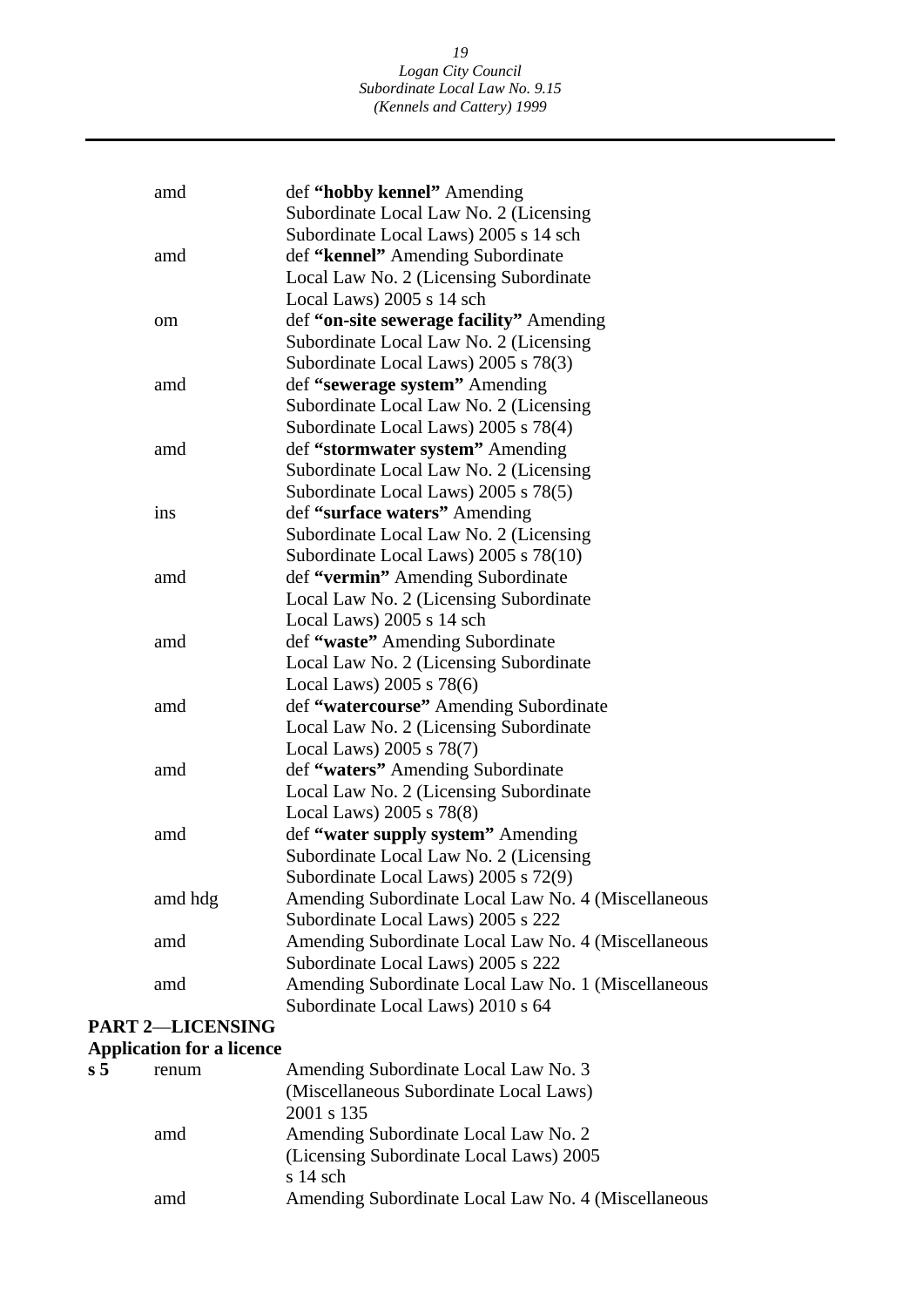Subordinate Local Laws) 2005 s 227 **Deciding application for a licences s 6** amd/renum Amending Subordinate Local Law No. 3 (Miscellaneous Subordinate Local Laws) 2001 ss 133, 135 amd Amending Subordinate Local Law No. 2 (Licensing Subordinate Local Laws) 2005 ss 79, 14 sch amd hdg Amending Subordinate Local Law No. 4 (Miscellaneous Subordinate Local Laws) 2005 s 223 amd Amending Subordinate Local Law No. 4 (Miscellaneous Subordinate Local Laws) 2005 s 223 **Conditions of a licence s 7** amd/renum Amending Subordinate Local Law No. 3 (Miscellaneous Subordinate Local Laws) 2001 ss 133, 135 amd Amending Subordinate Local Law No. 2 (Licensing Subordinate Local Laws) 2005 ss 80, 14 sch amd Amending Subordinate Local Law No. 4 (Miscellaneous Subordinate Local Laws) 2005 s 224 amd Amending Subordinate Local Law No. 4 (Miscellaneous Subordinate Local Laws) 2005 s 227 amd Amending Subordinate Local Law No. 1 (Miscellaneous Local Laws) 2010 s 65 amd Amending Subordinate Local Law No. 1 (Miscellaneous Subordinate Local Laws) 2014 s 22 **PART 3**—**ENFORCEMENT Records to be kept s 8** renum Amending Subordinate Local Law No. 3 (Miscellaneous Subordinate Local Laws) 2001 s 135 amd Amending Subordinate Local Law No. 2 (Licensing Subordinate Local Laws) 2005 s 14 sch amd Amending Subordinate Local Law No. 4 (Miscellaneous Subordinate Local Laws) 2005 s 227 **Inspection monitoring or management program s 9** renum Amending Subordinate Local Law No. 3 (Miscellaneous Subordinate Local Laws) 2001 s 135 amd Amending Subordinate Local Law No. 2 (Licensing Subordinate Local Laws) 2005 s 14 sch amd Amending Subordinate Local Law No. 4 (Miscellaneous Subordinate Local Laws) 2005 s 225 amd Amending Subordinate Local Law No. 1 (Miscellaneous Local Laws) 2010 s 66